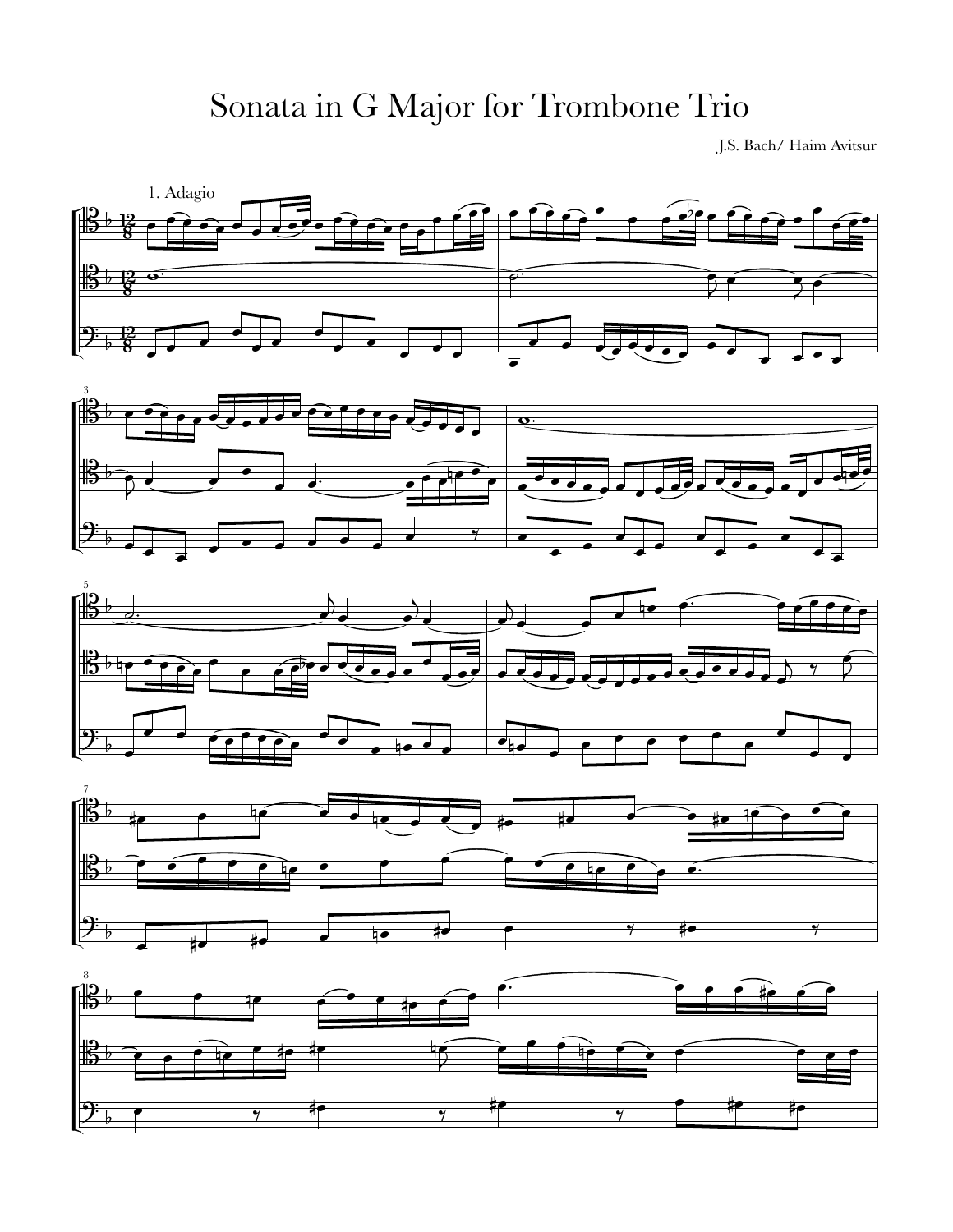







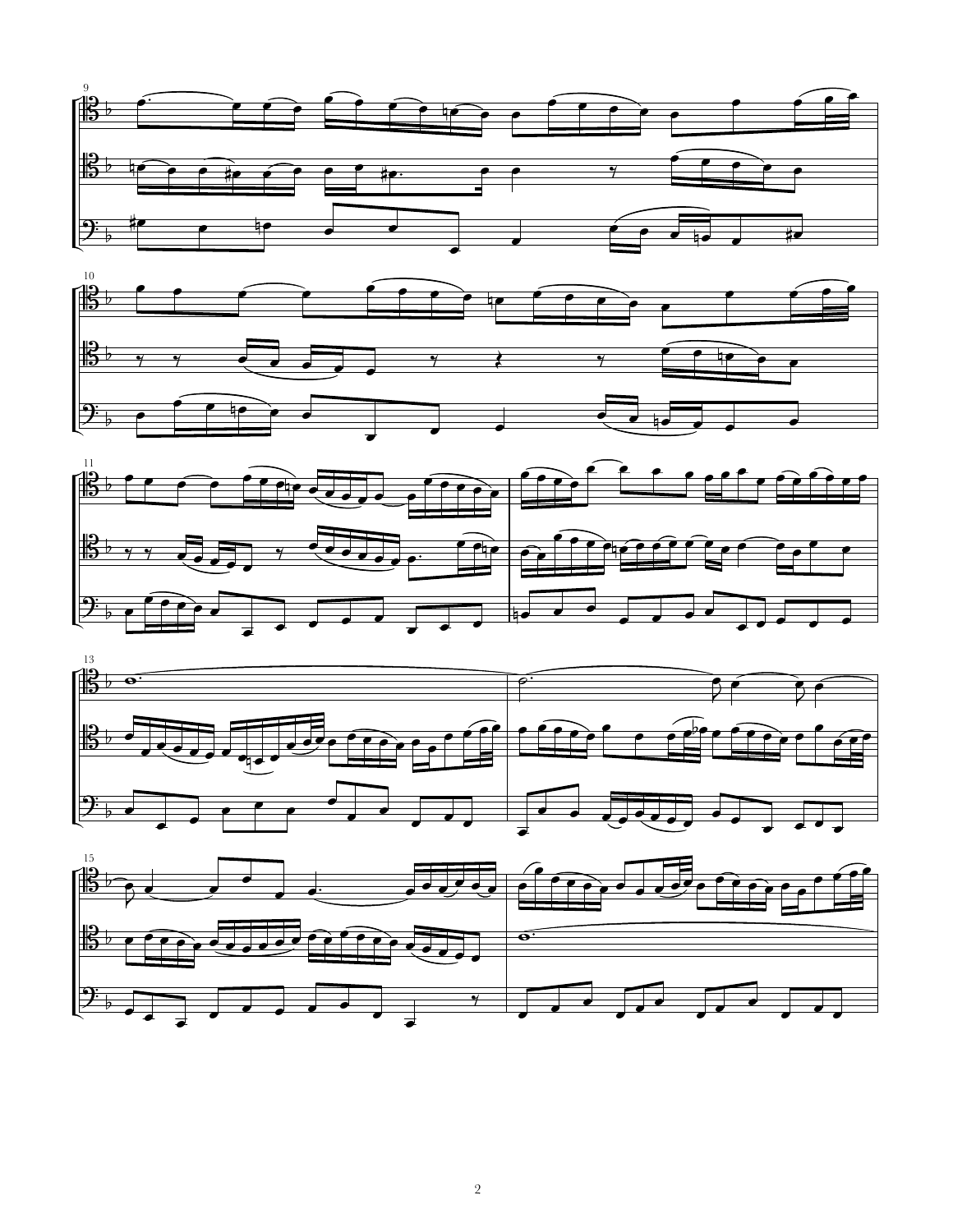







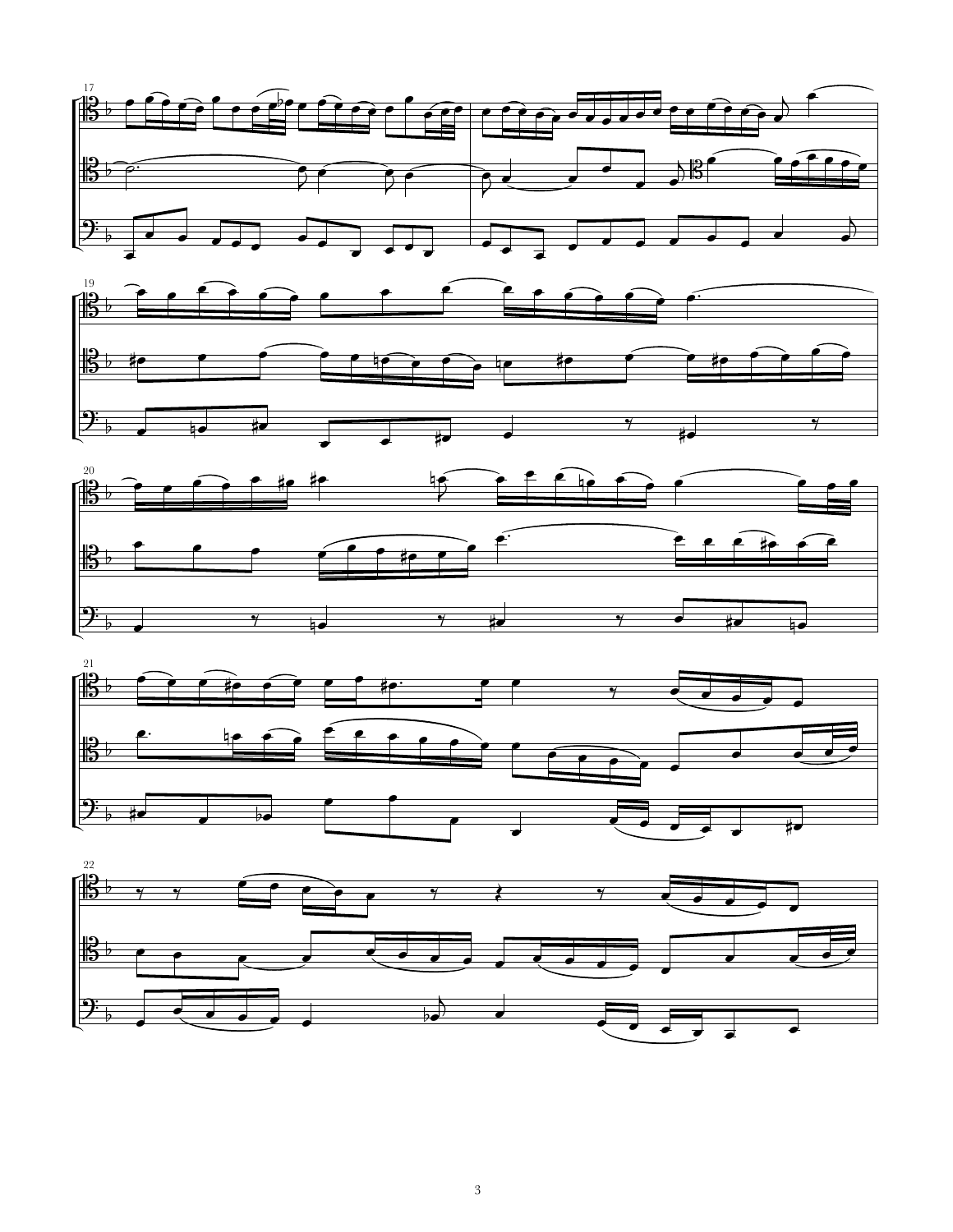







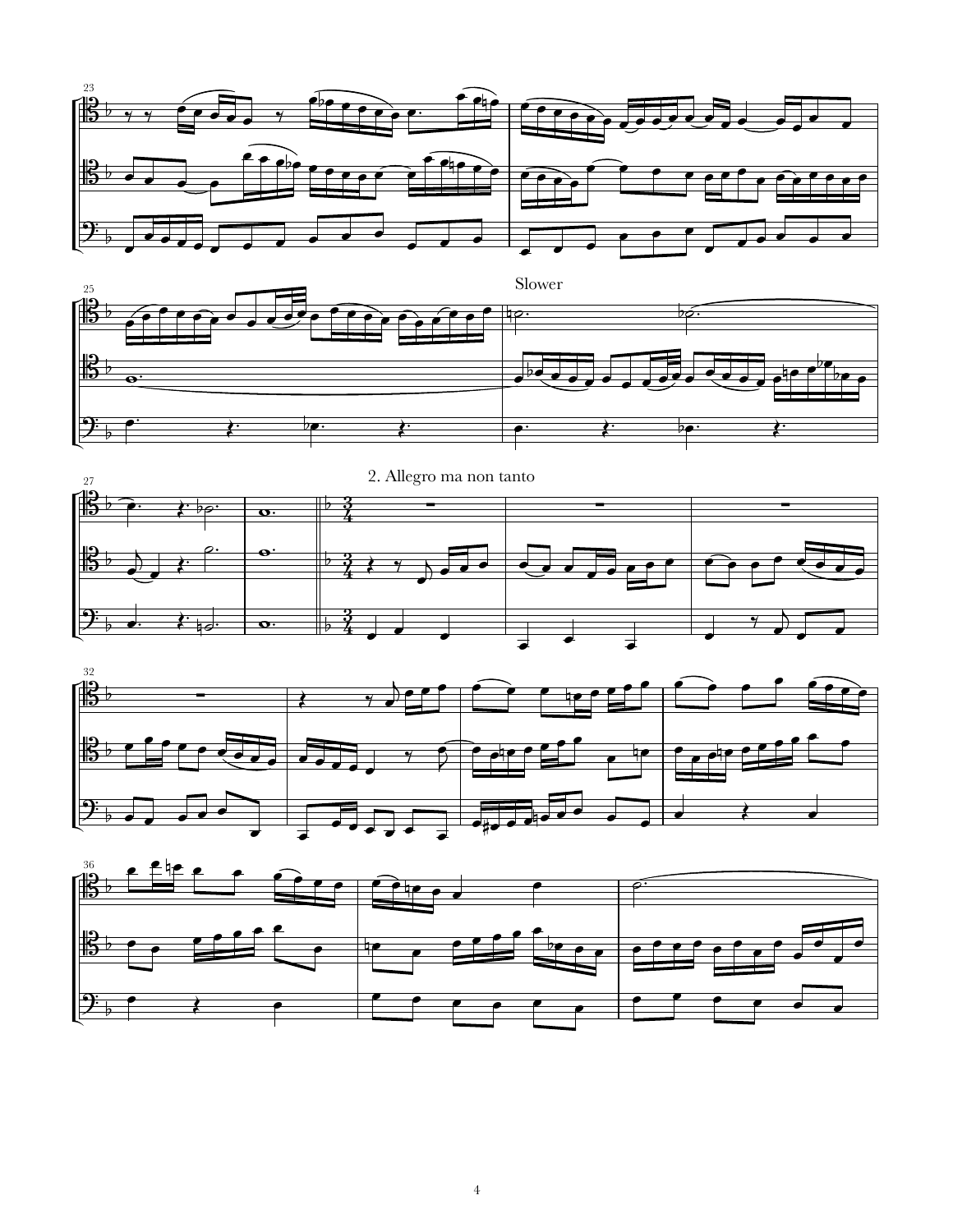







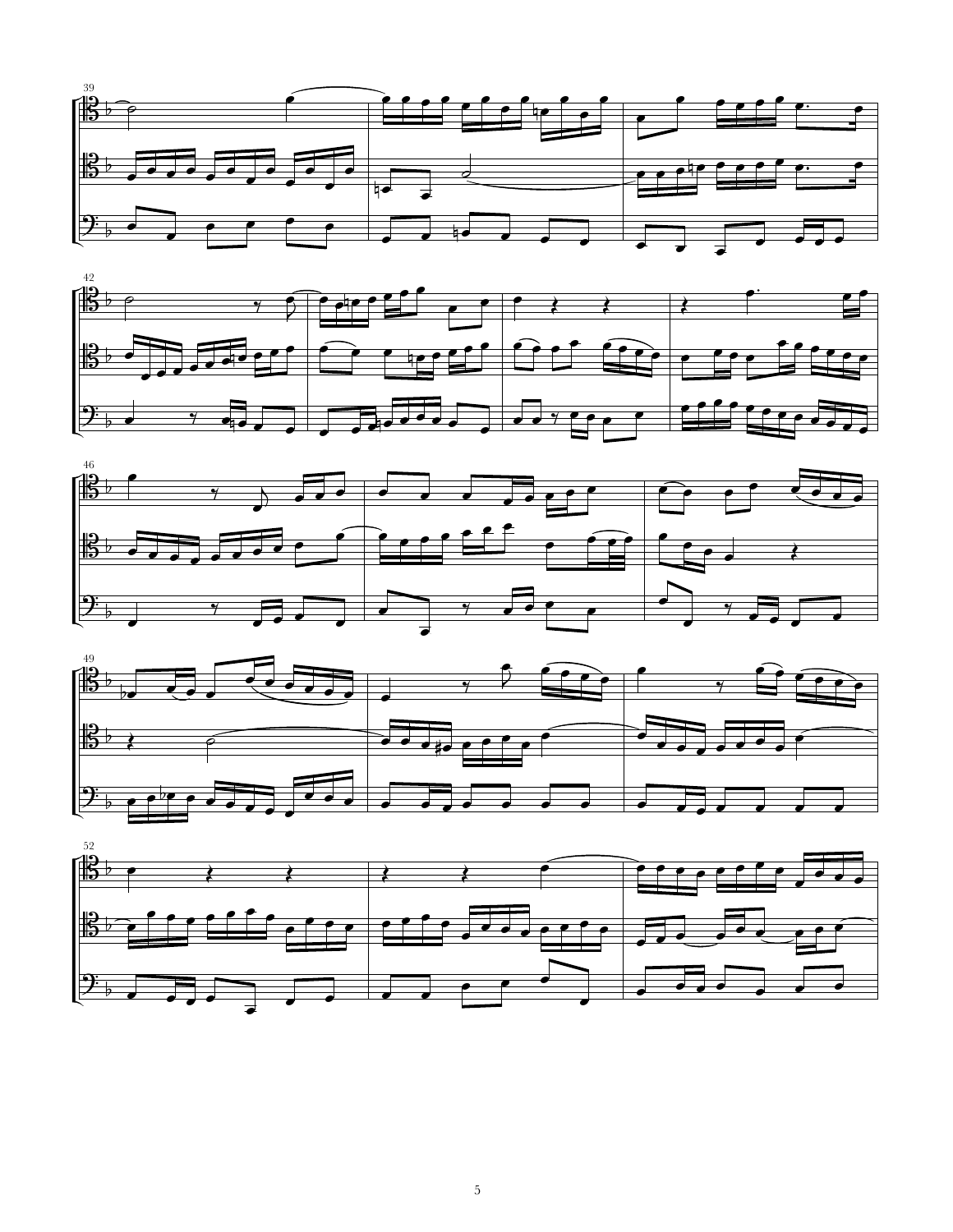









 $\sqrt{6}$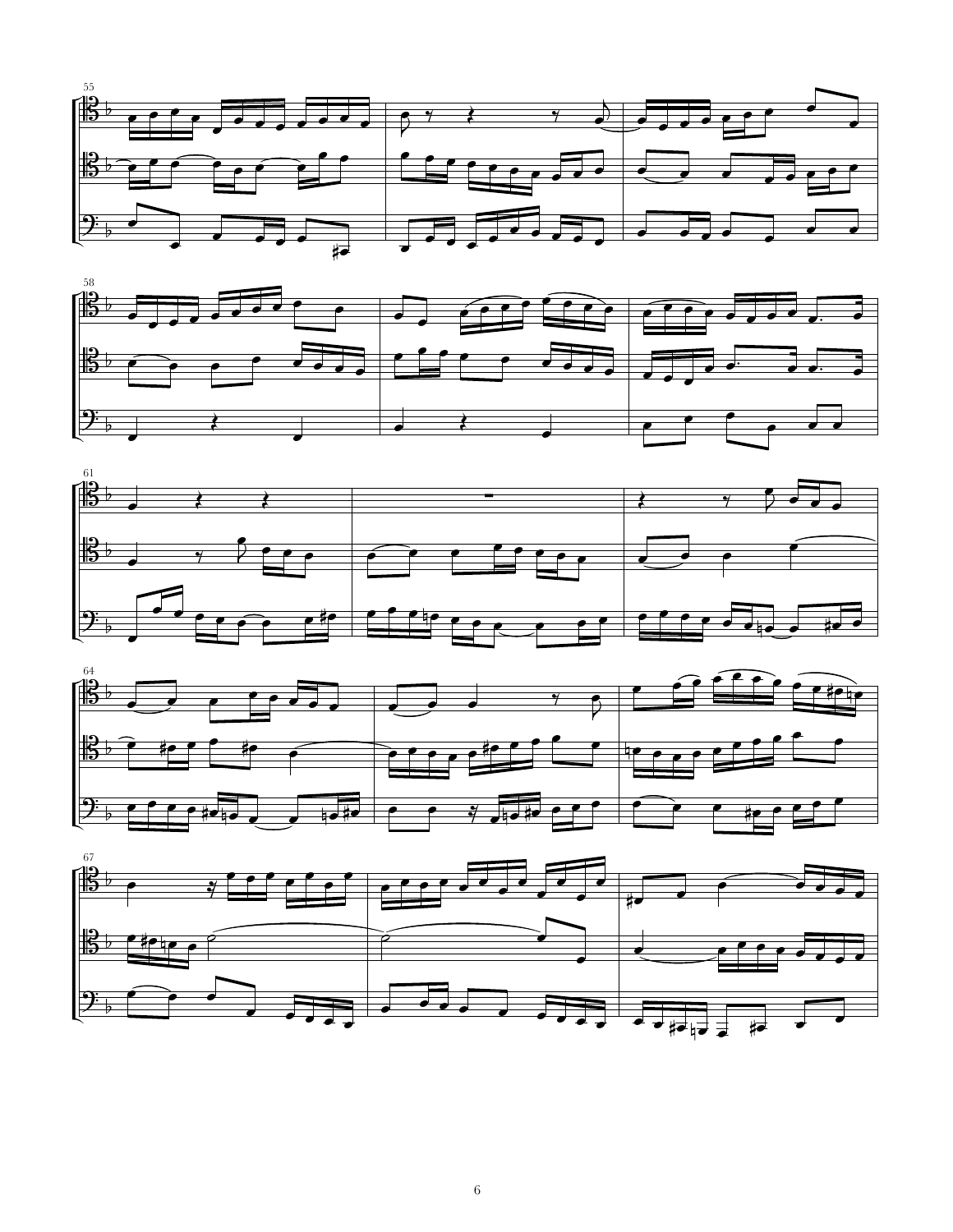









 $\overline{7}$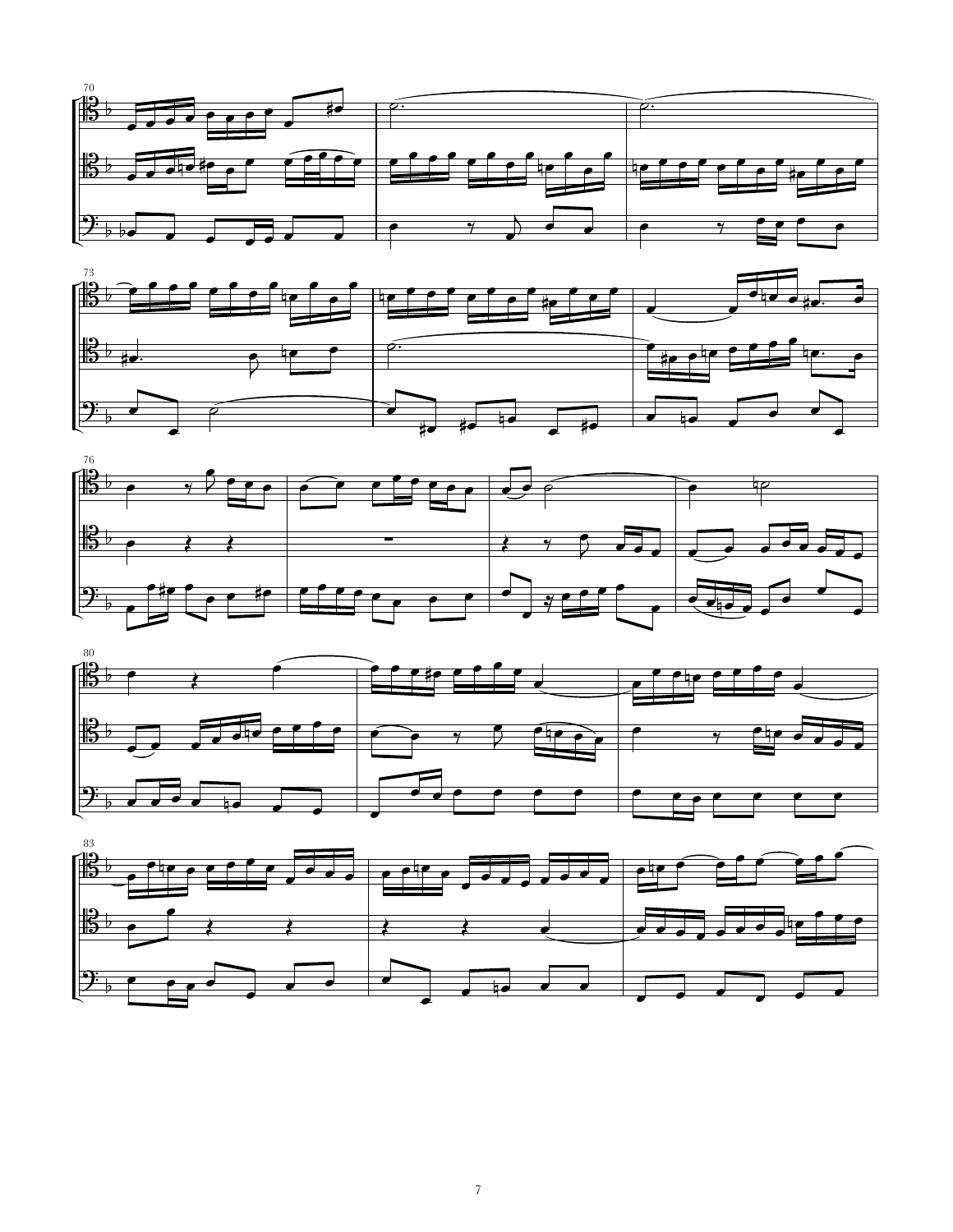







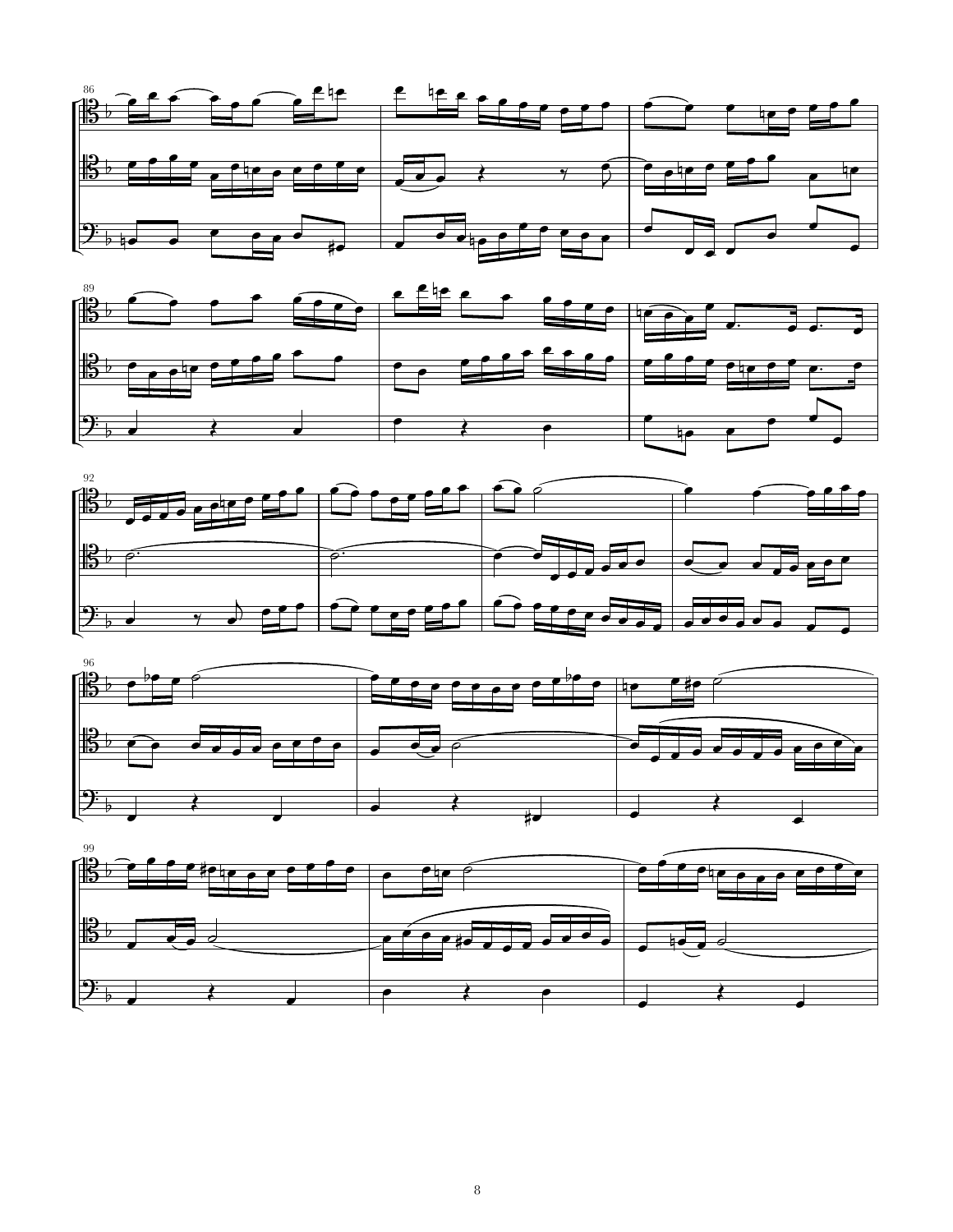







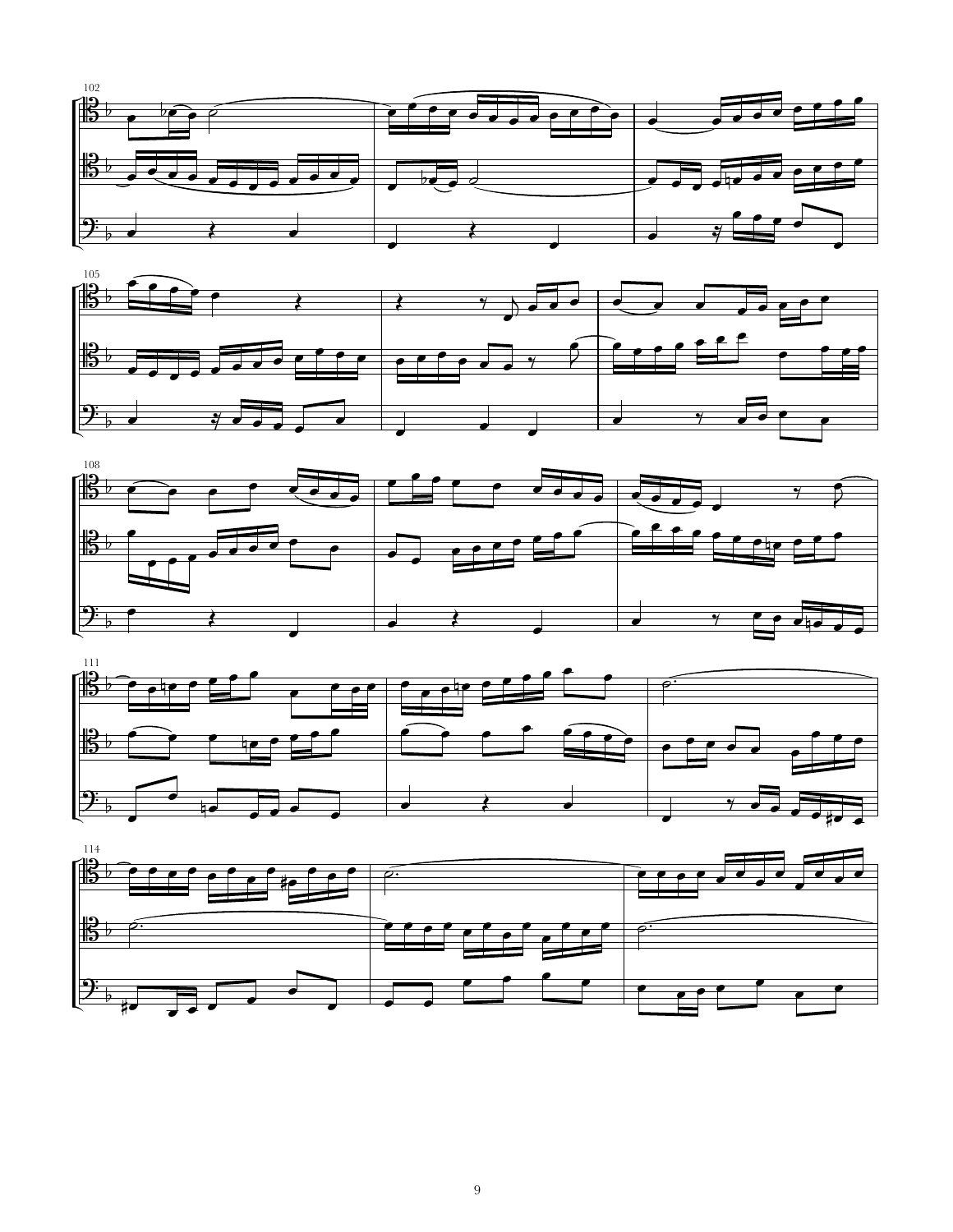







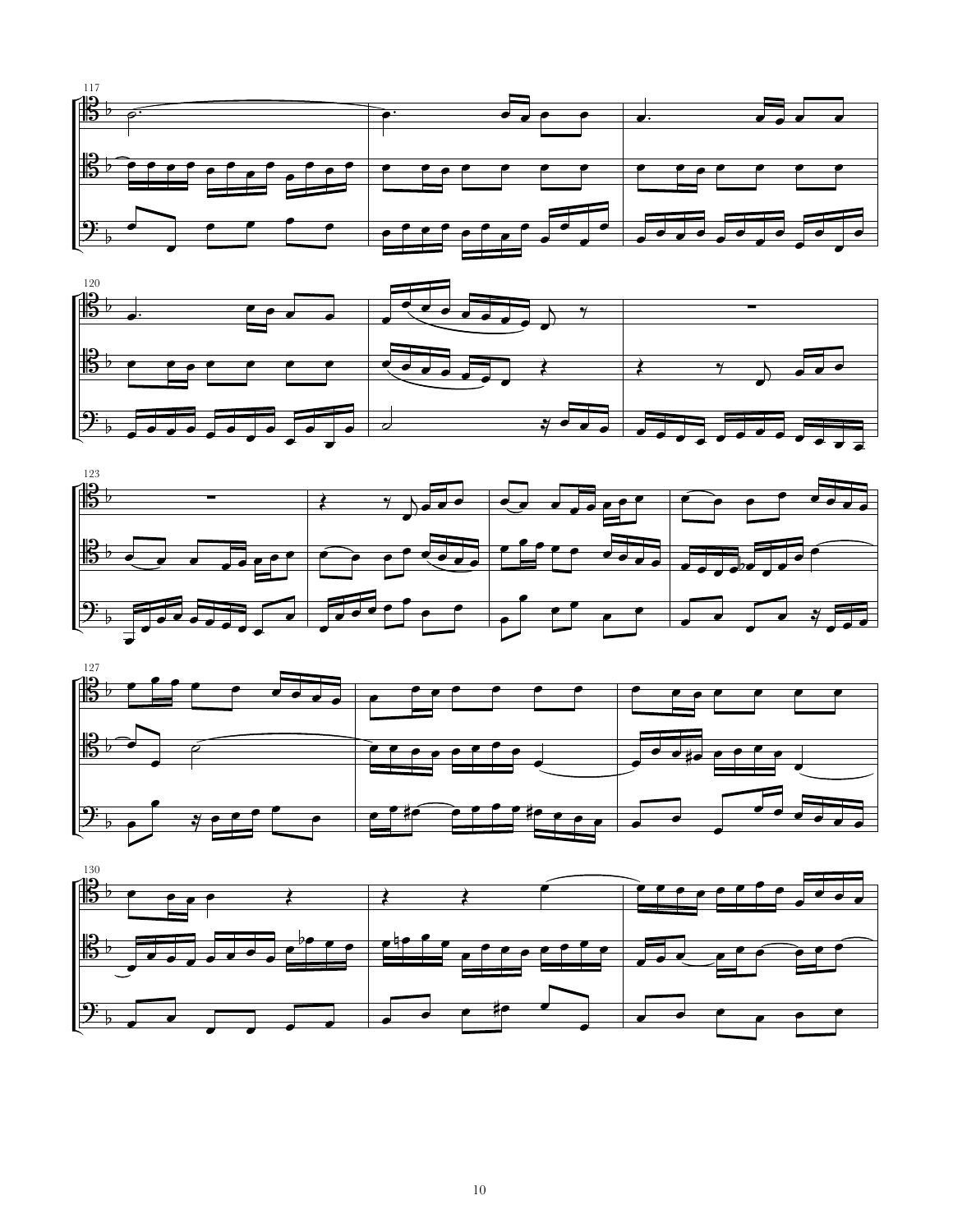







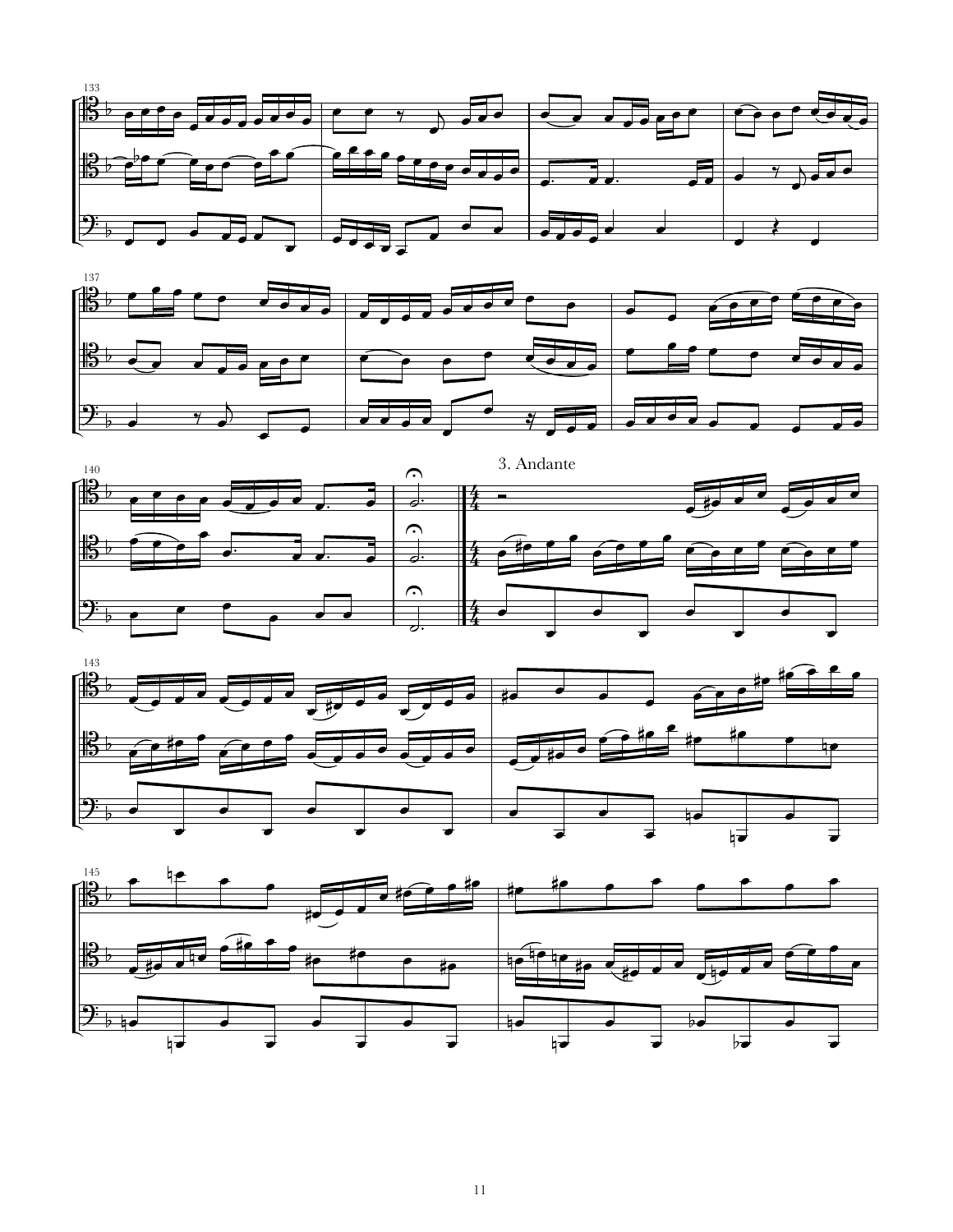







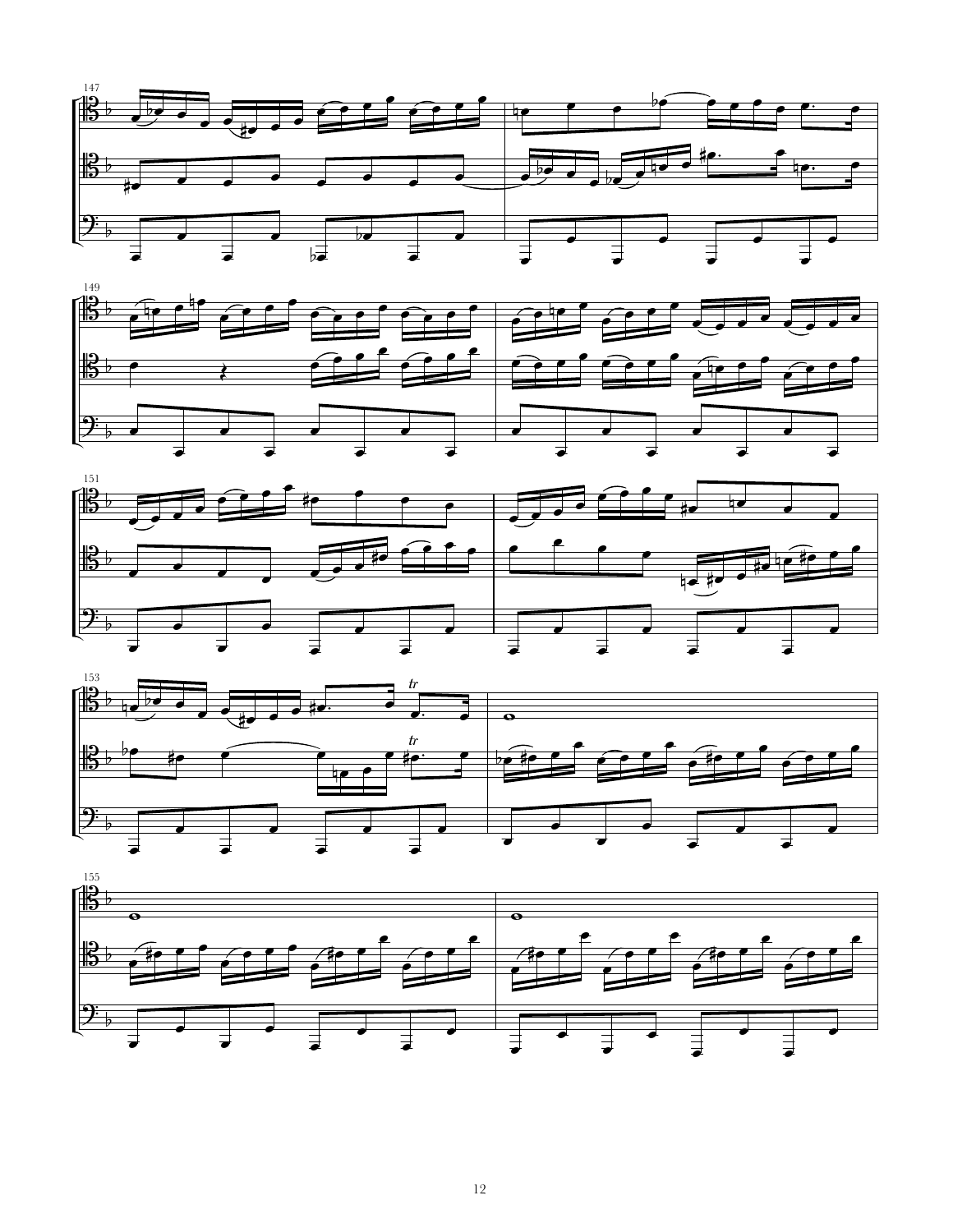







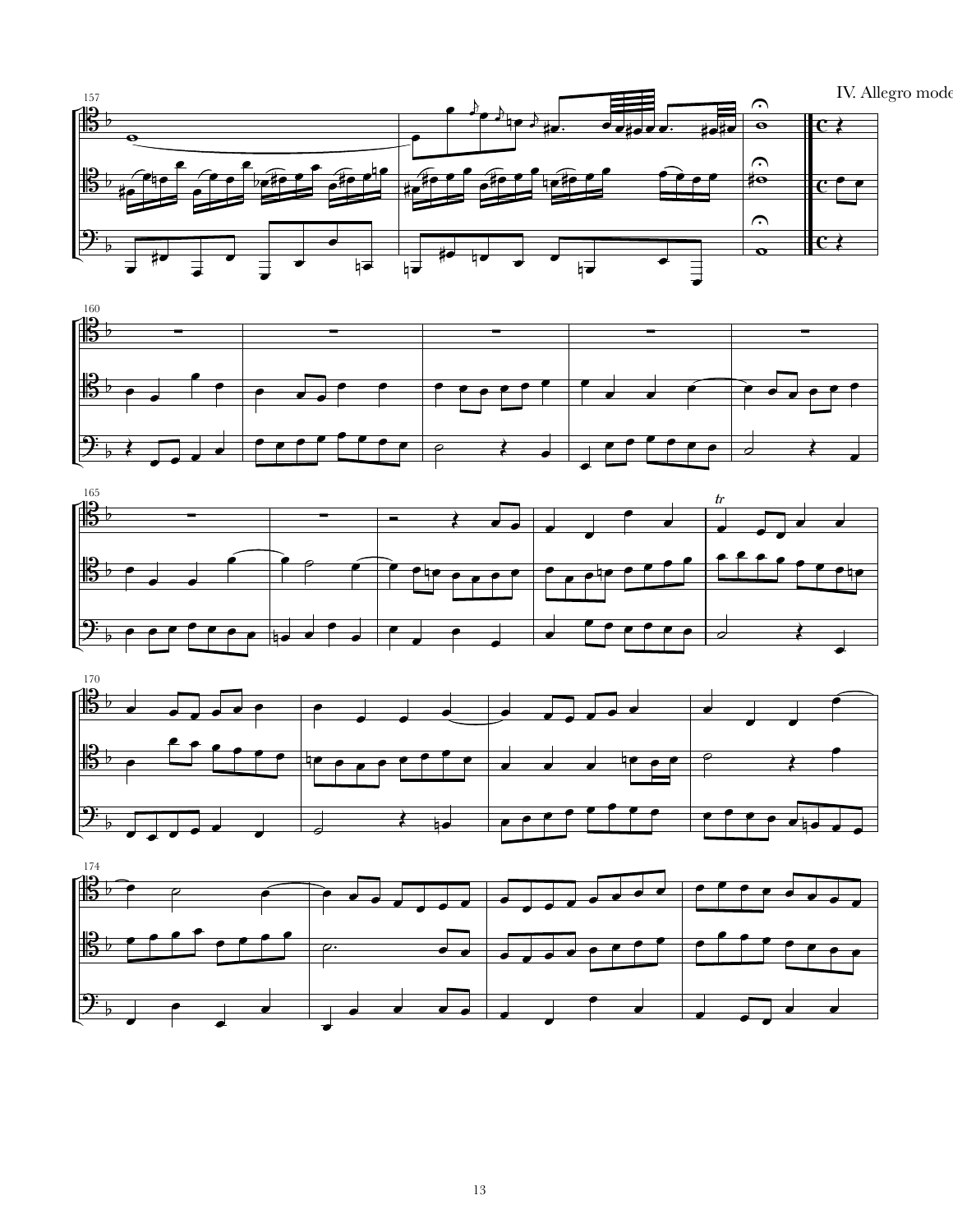







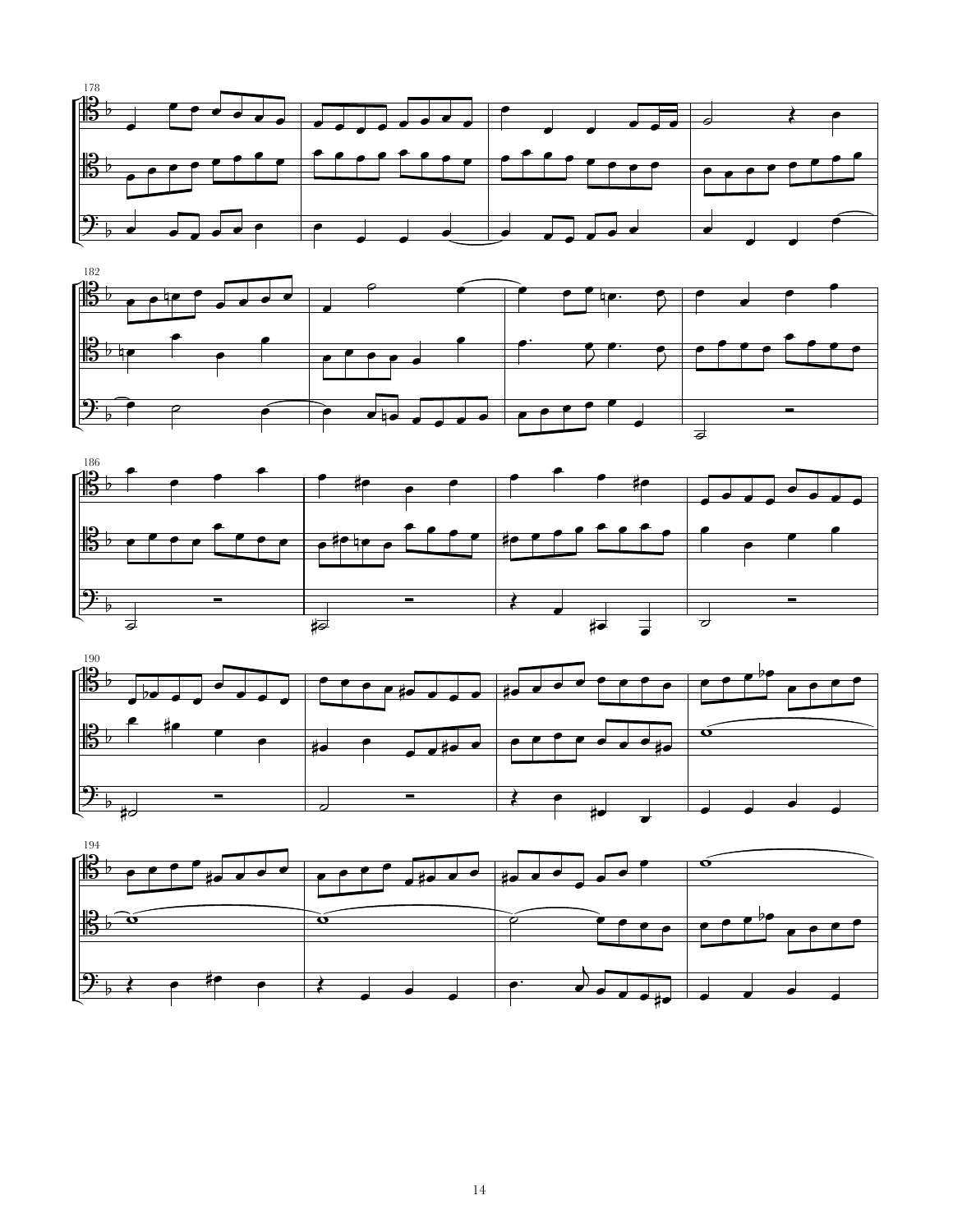







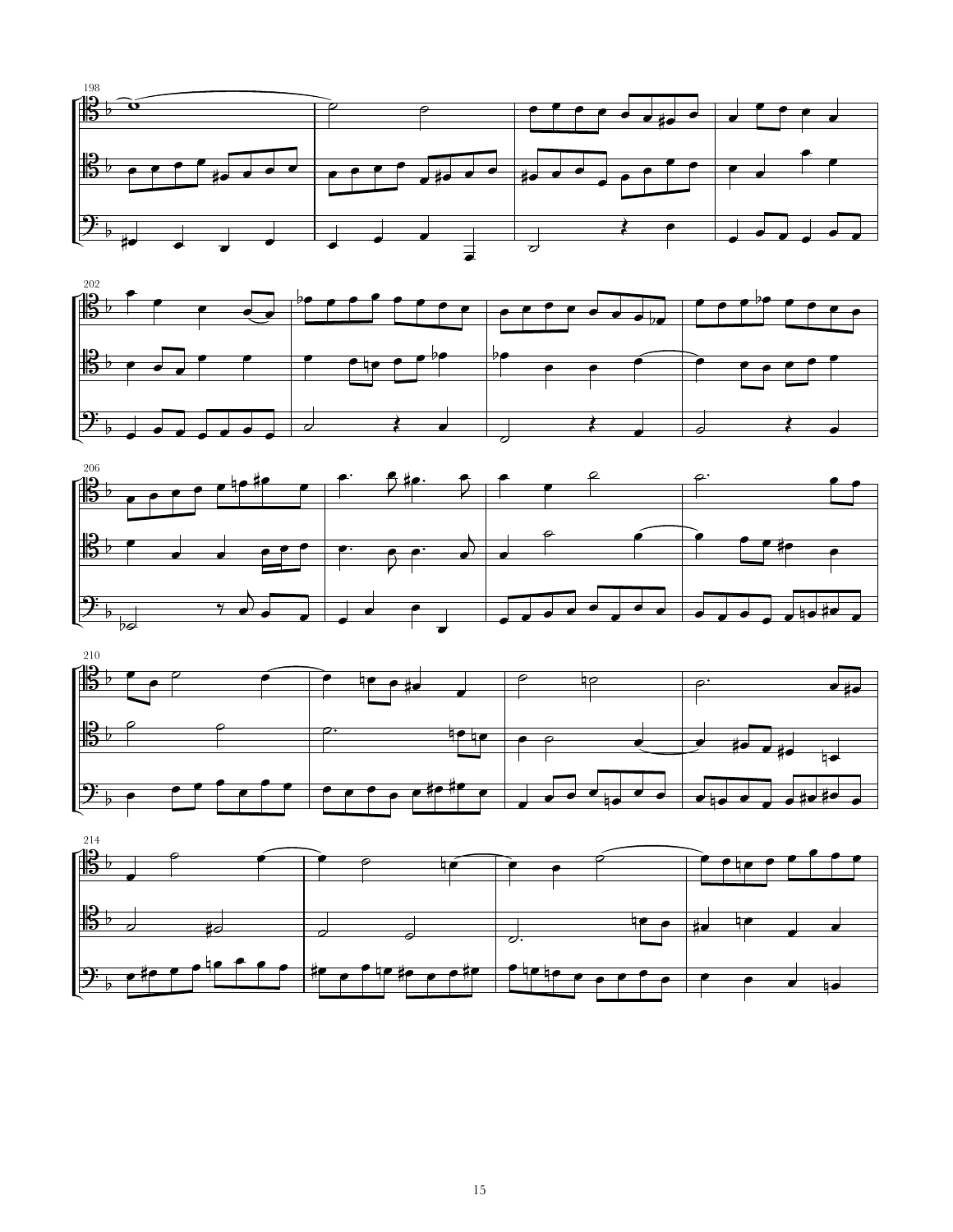







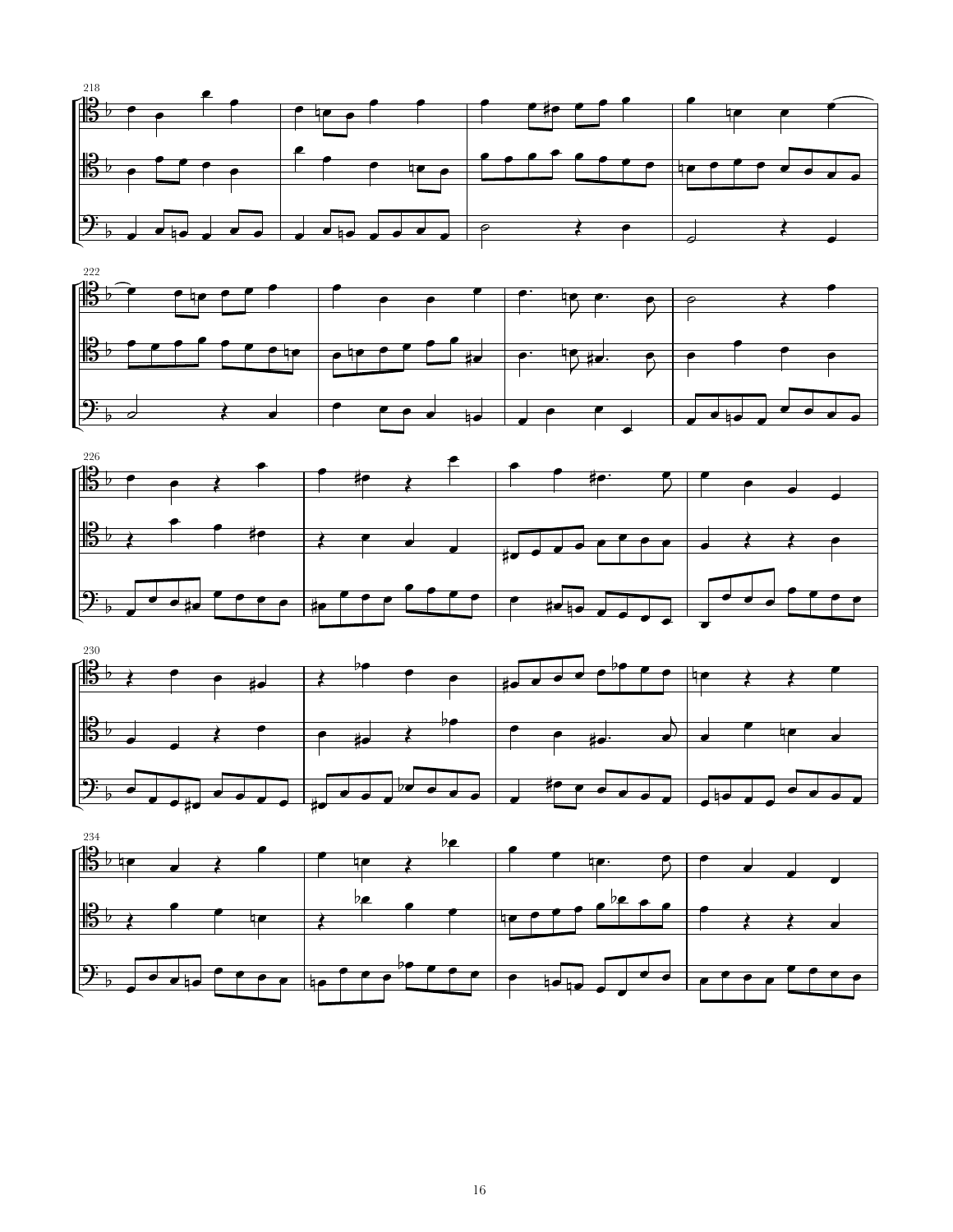







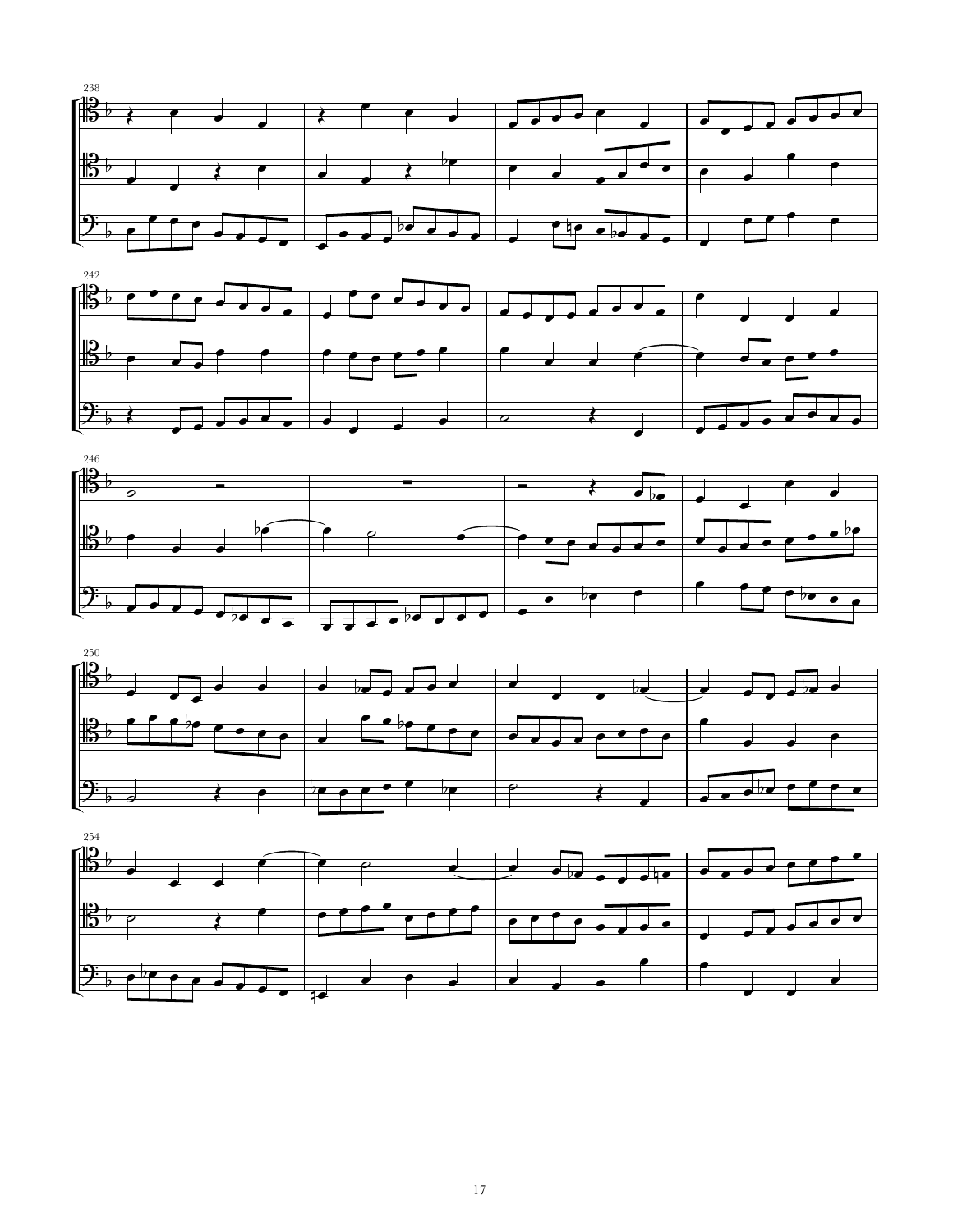







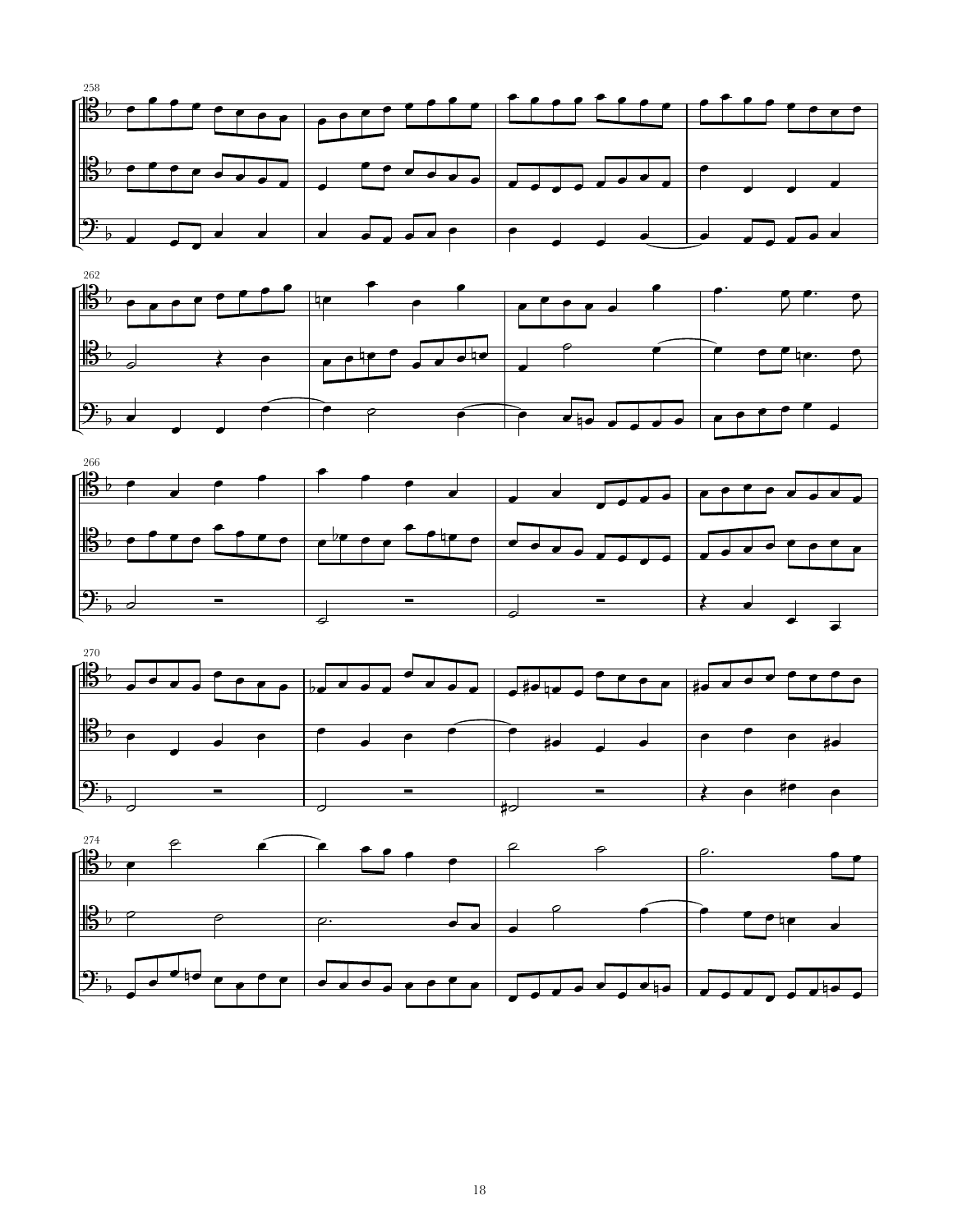







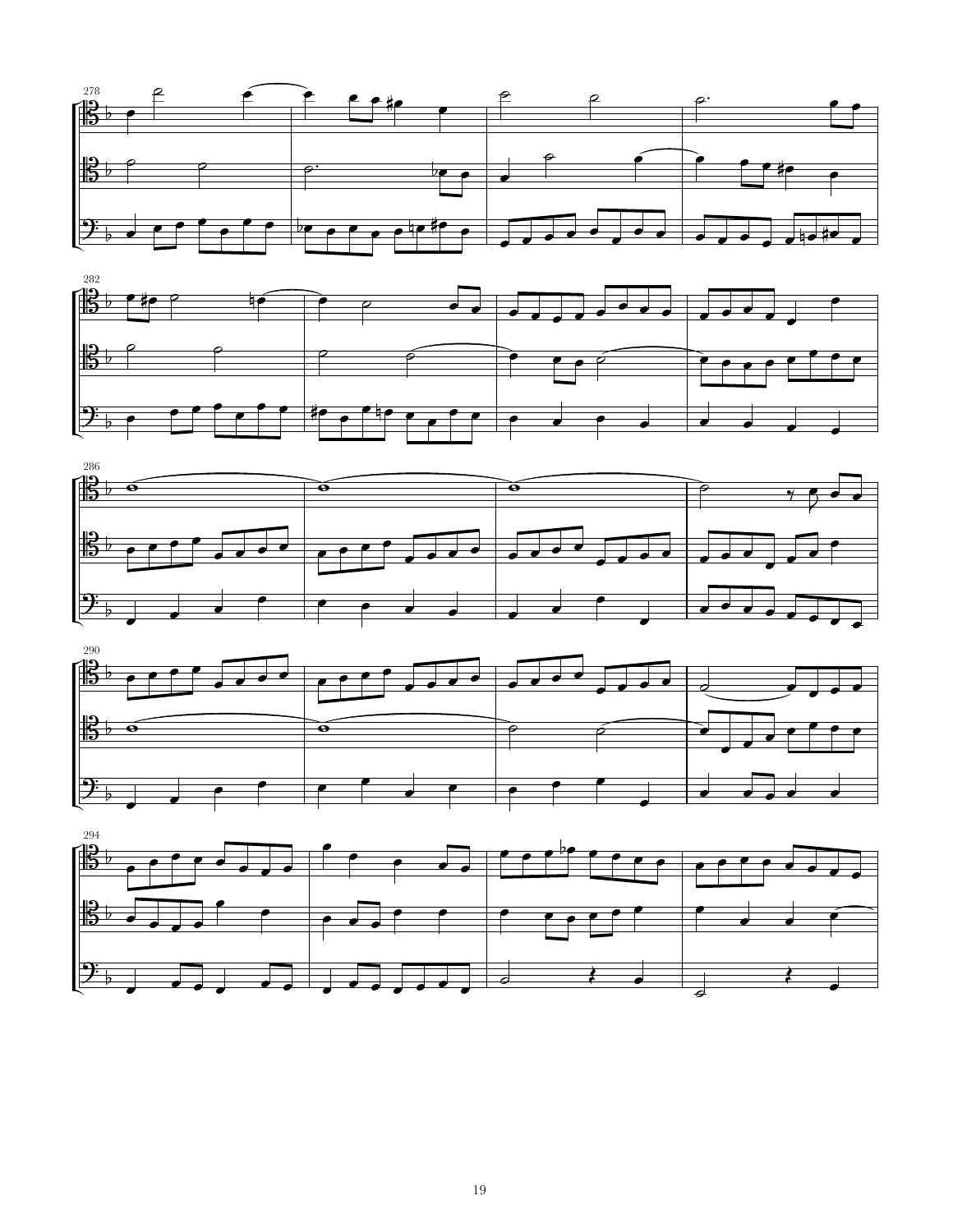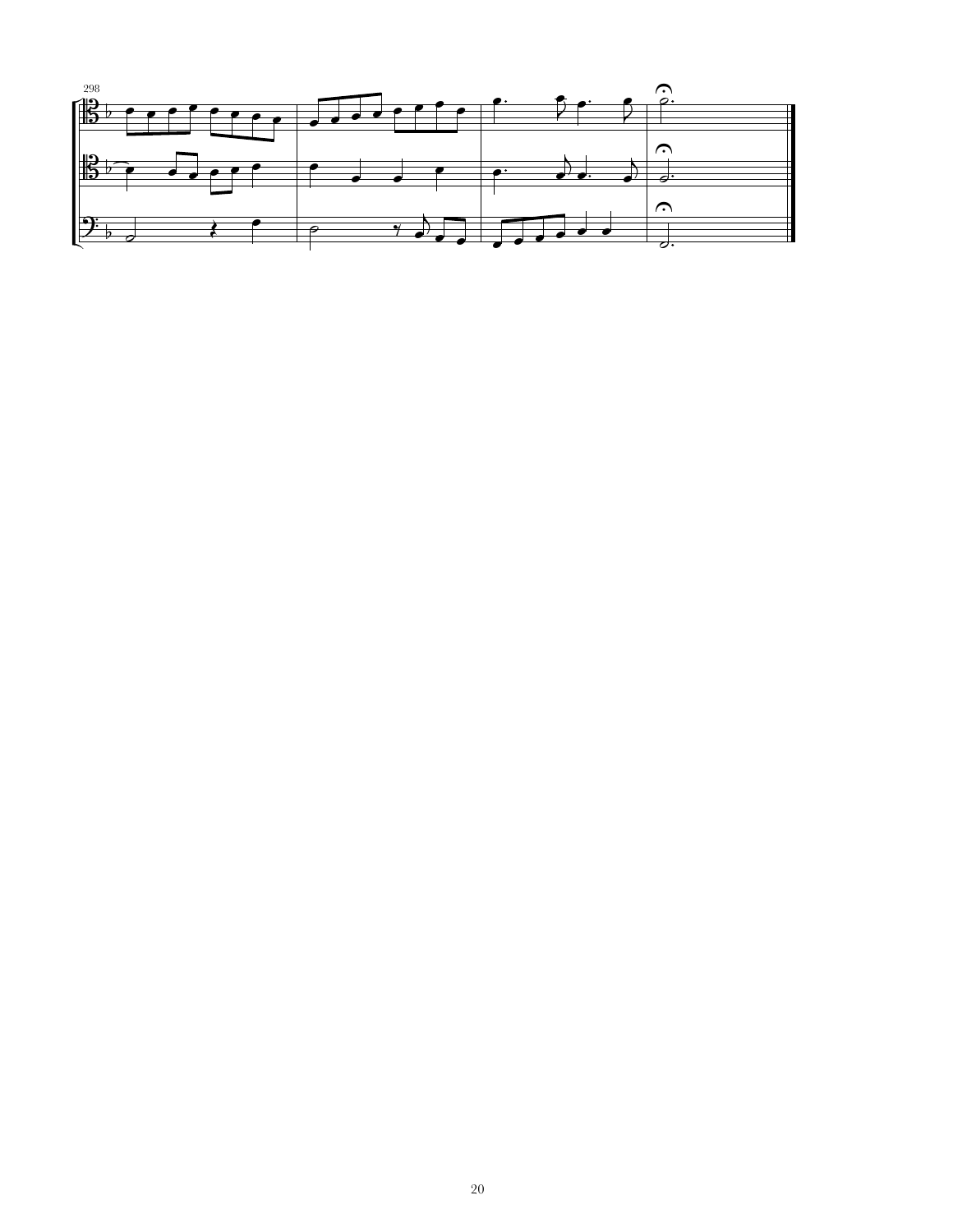Trombone 1

Sonata in G Major for Trombone Trio

J.S. Bach/ Haim Avitsur

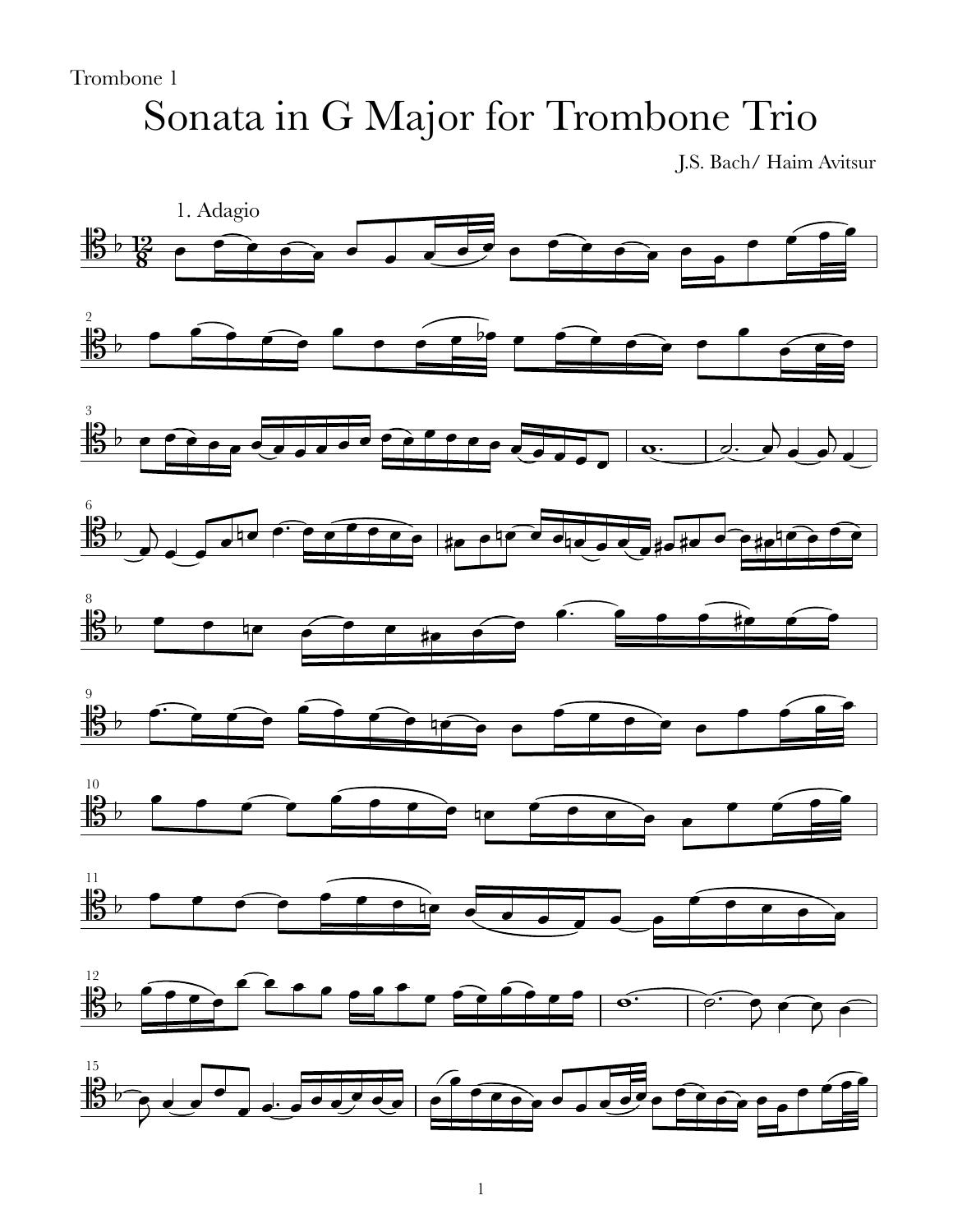

















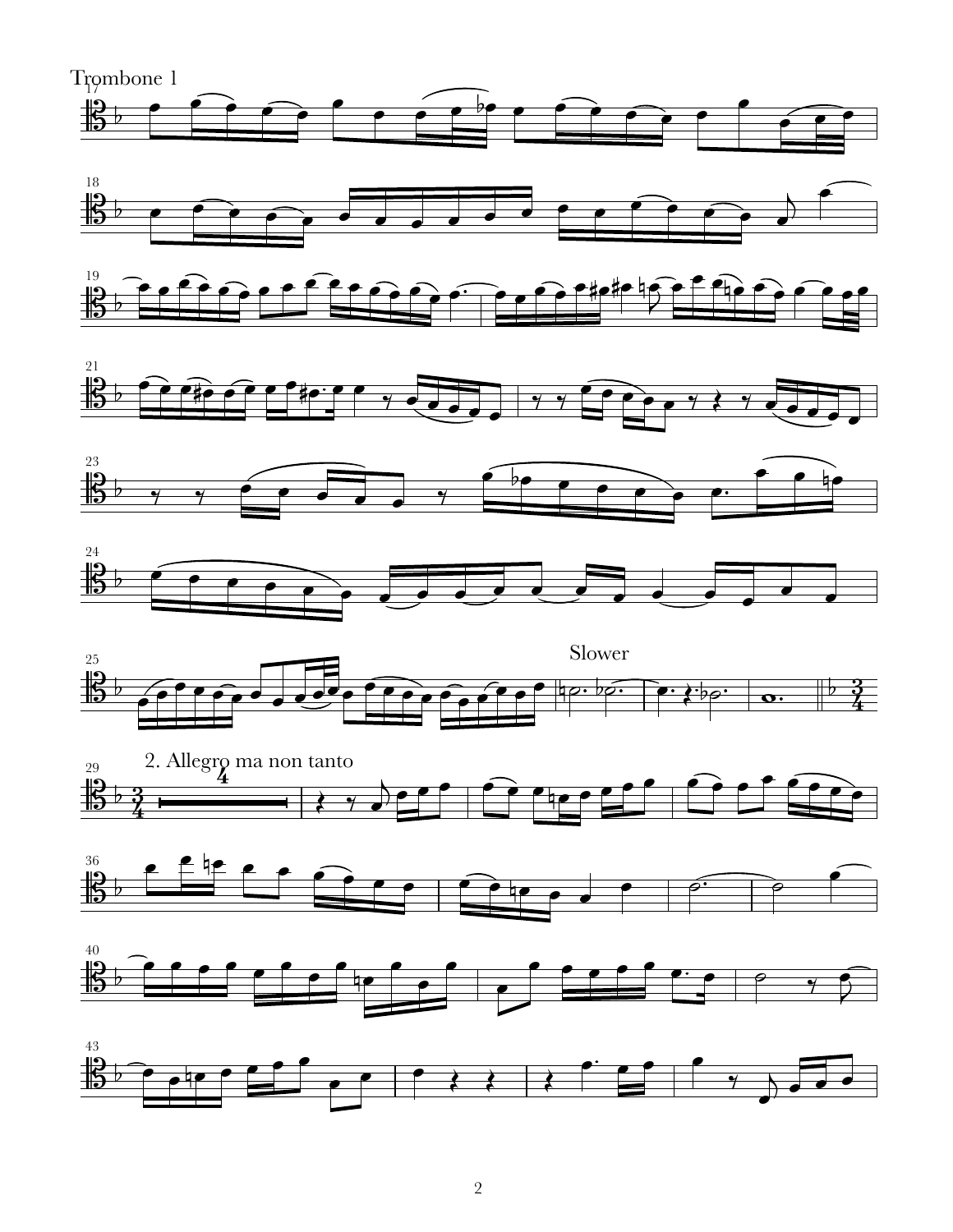



















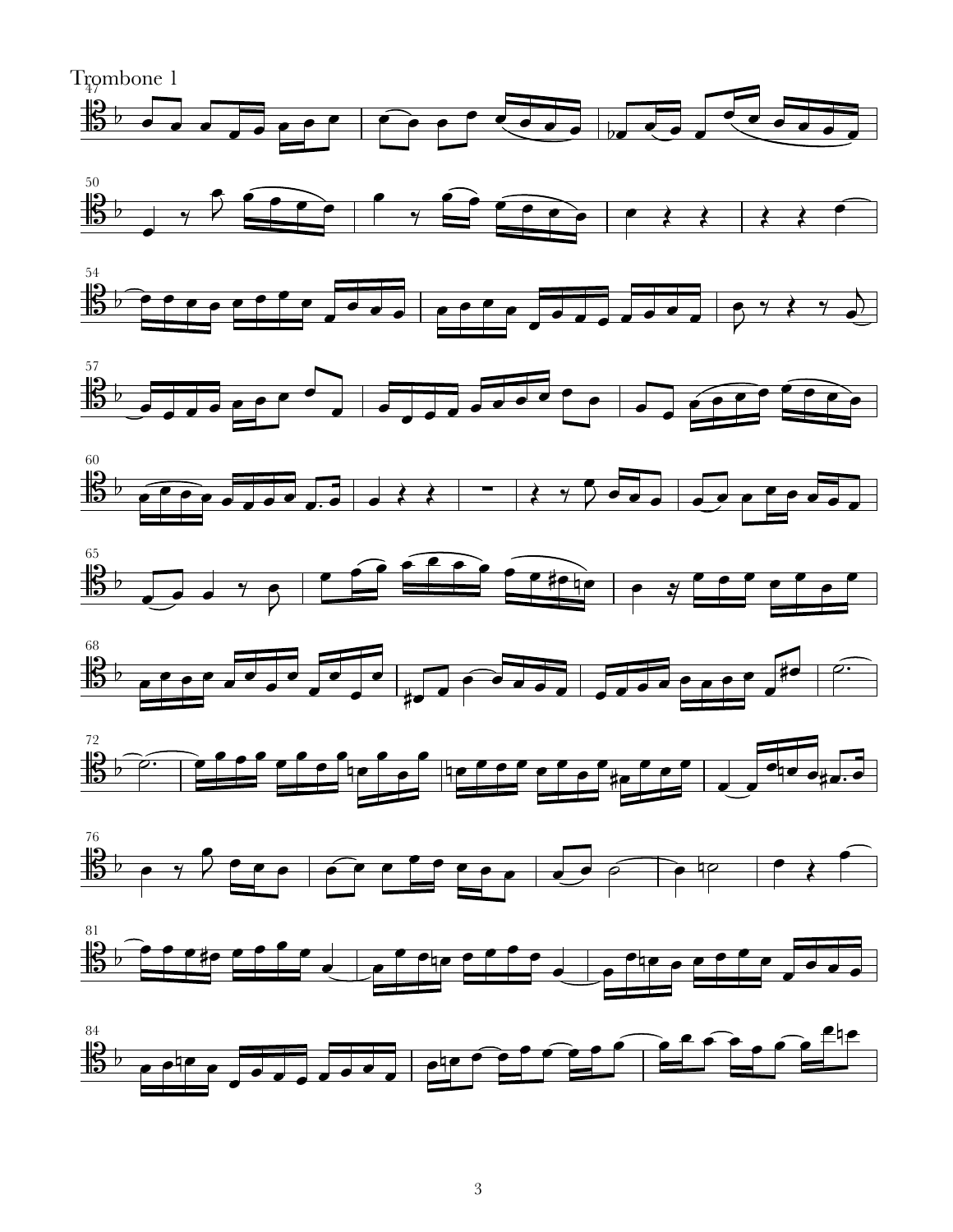



















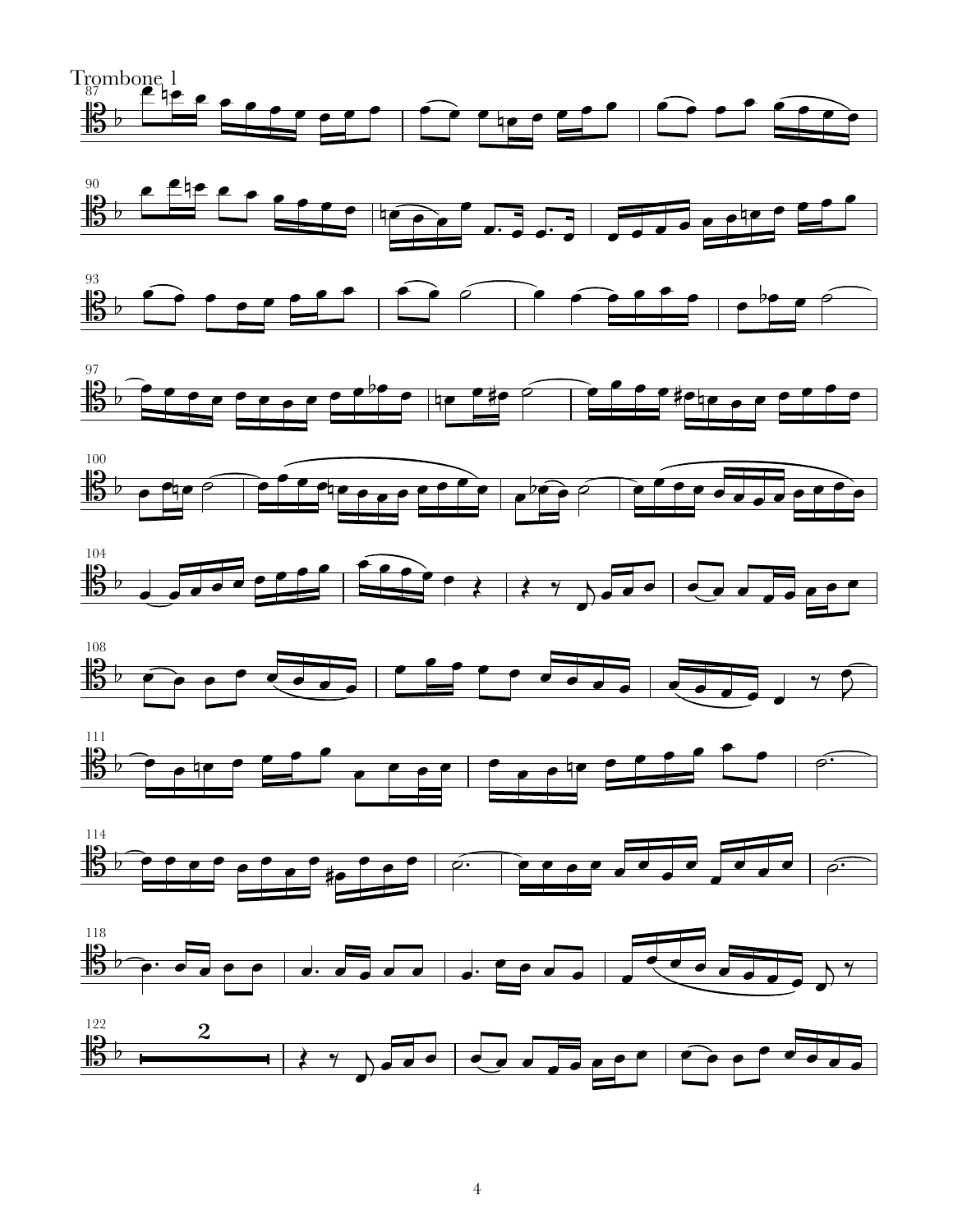



















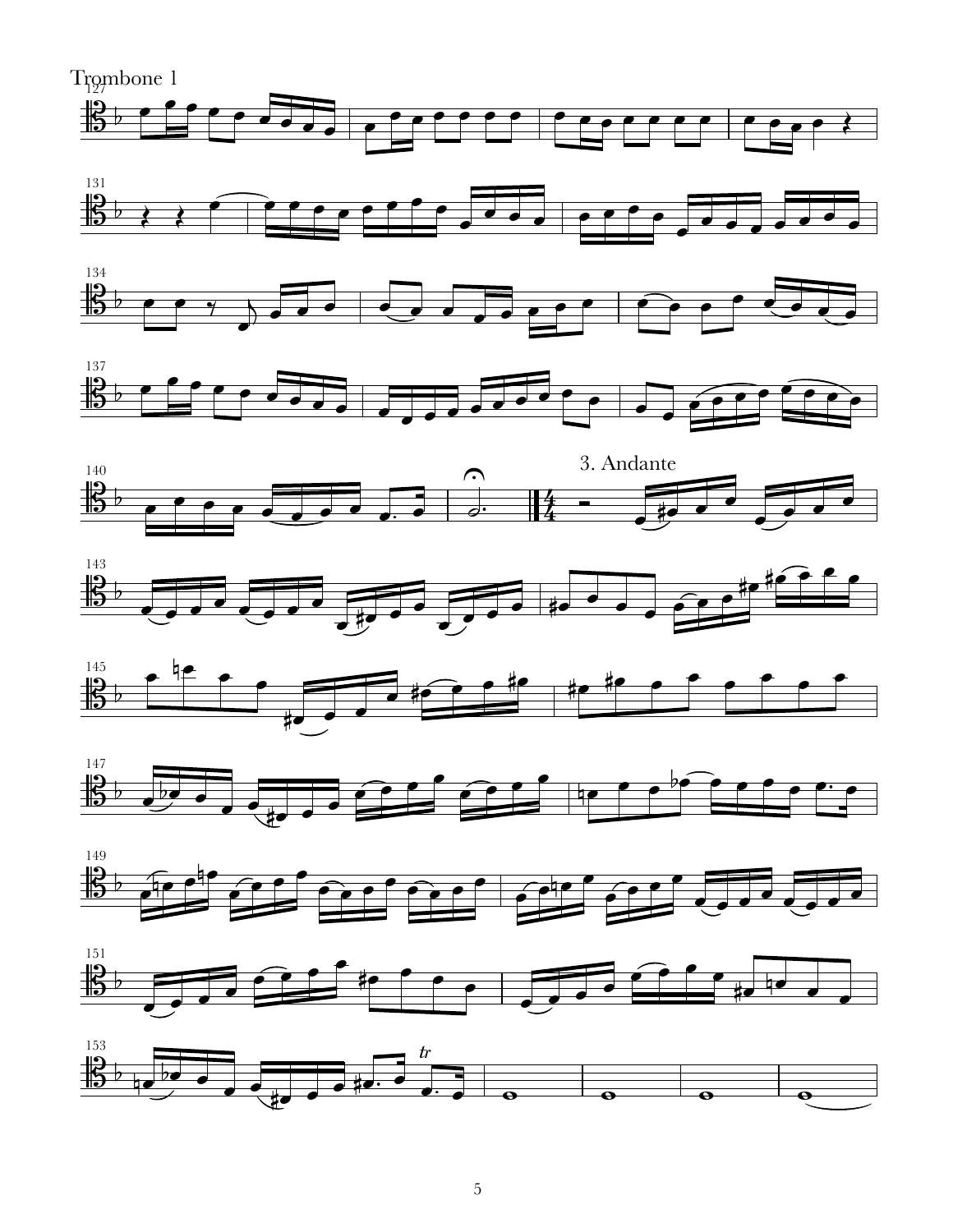



















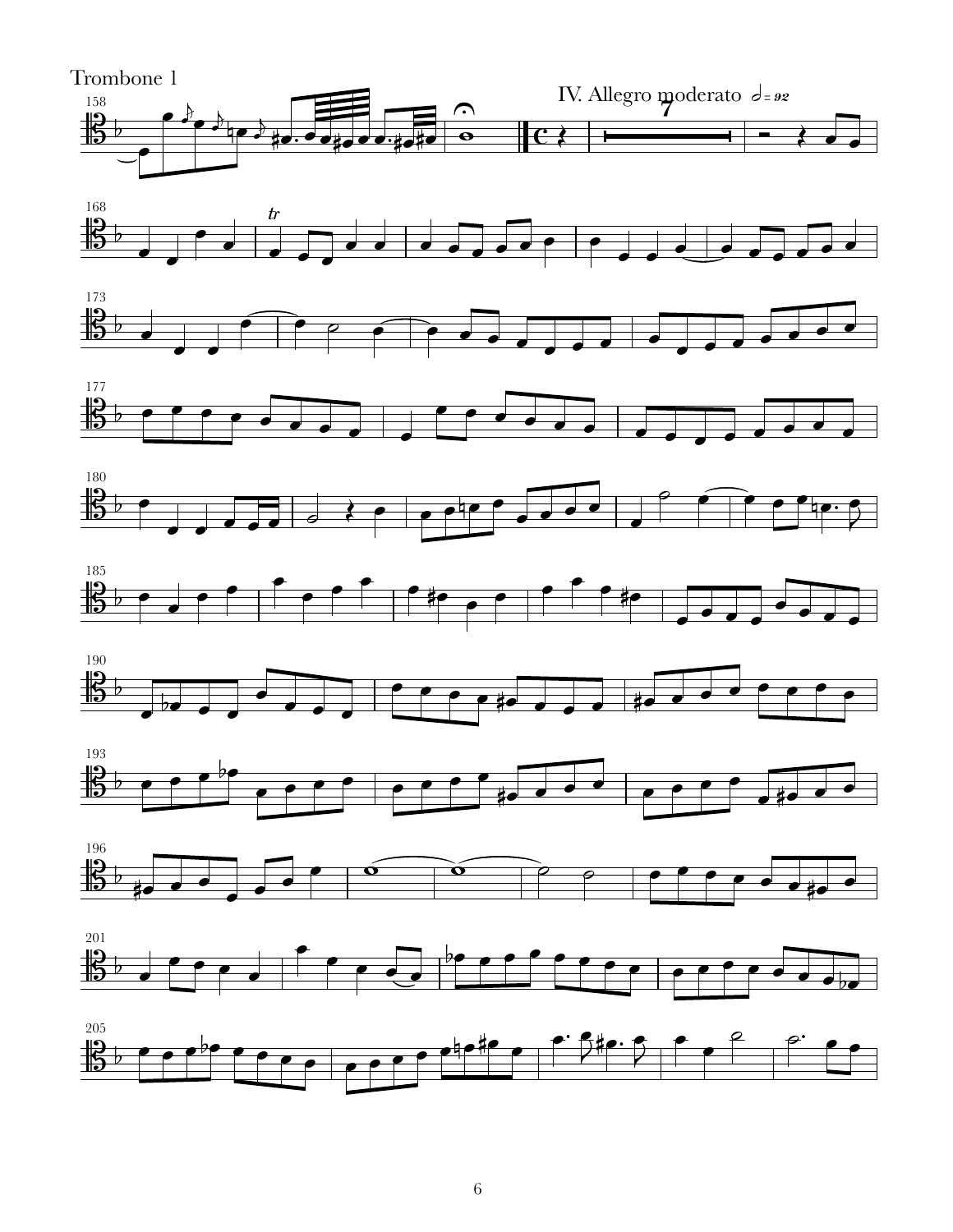



















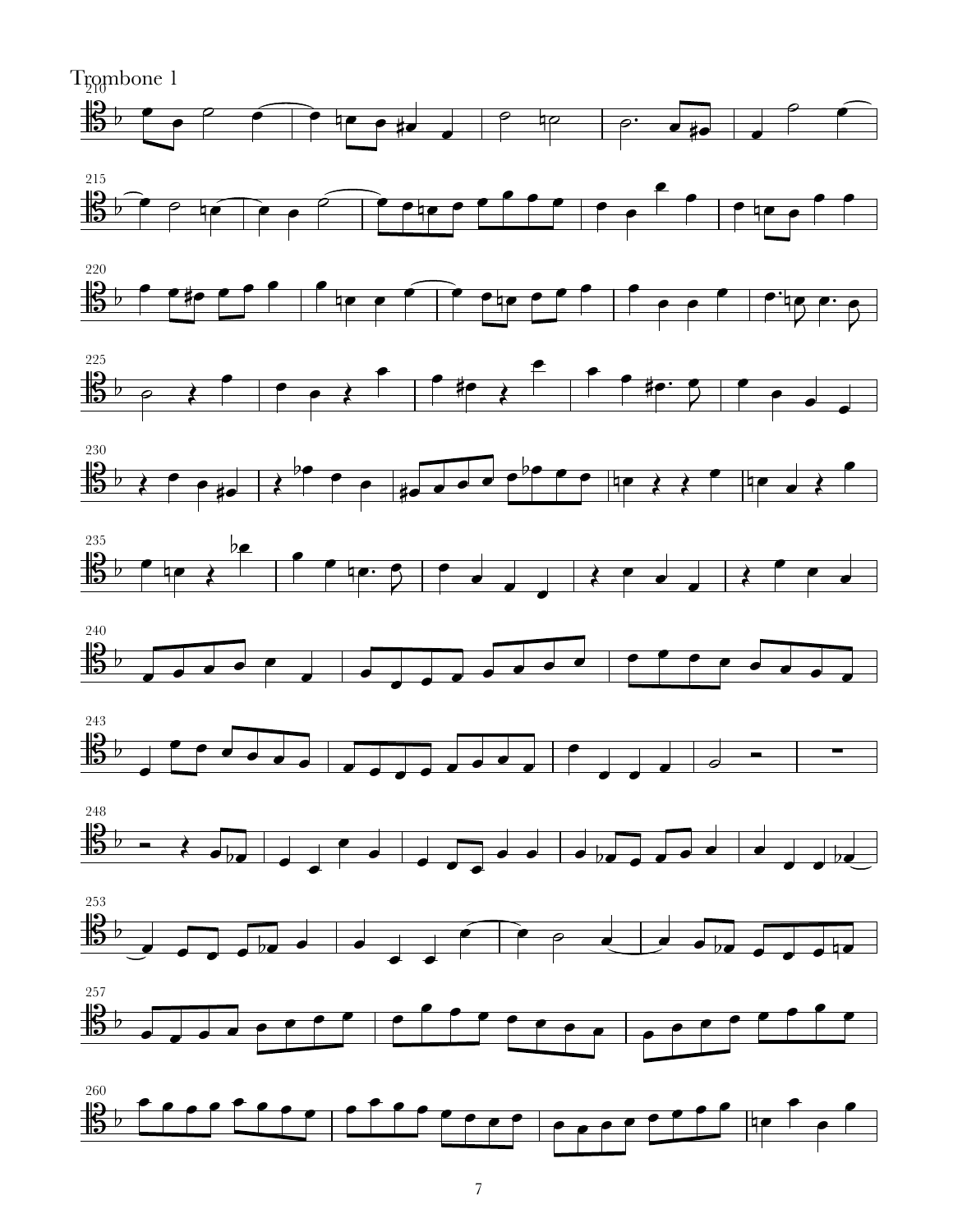

















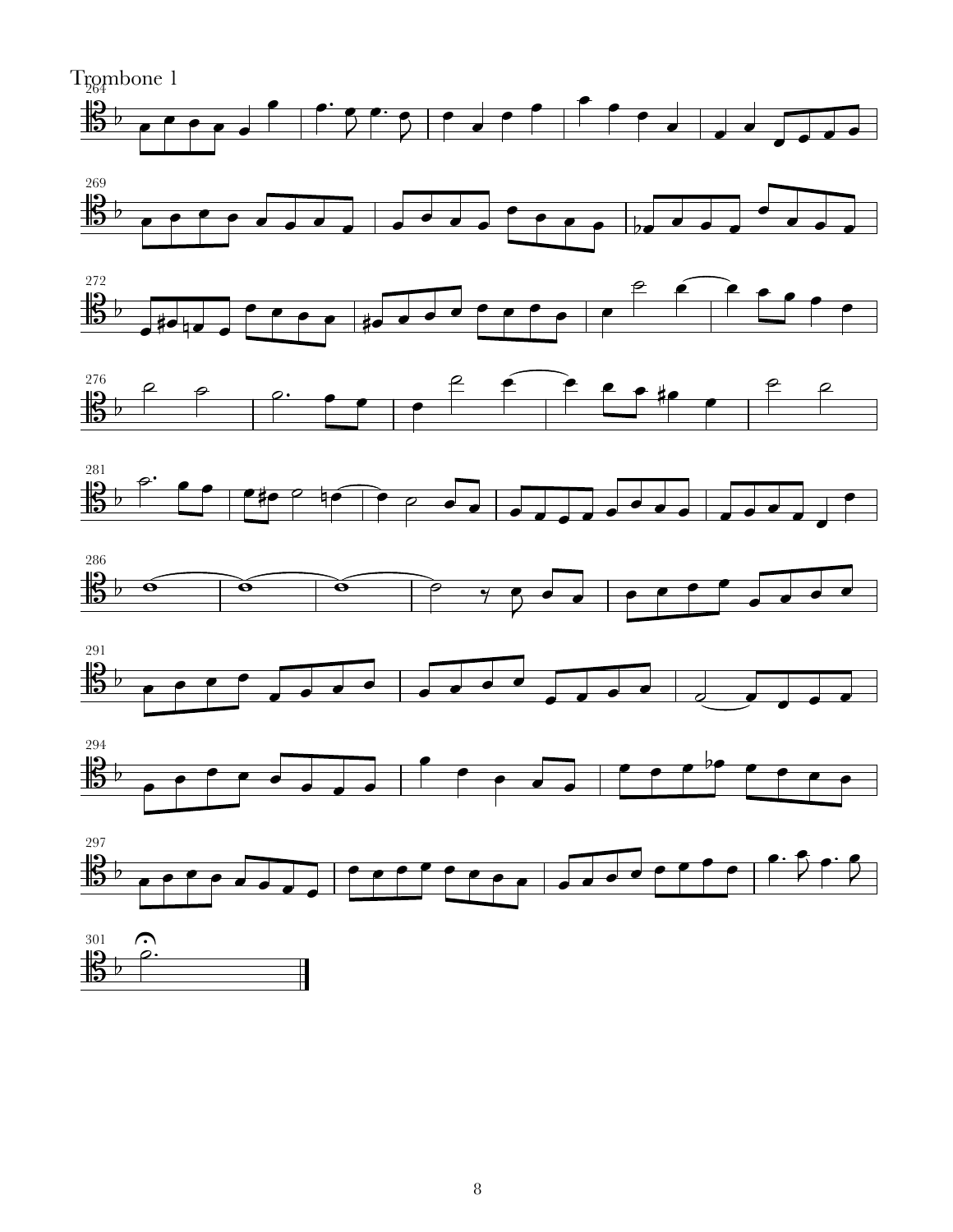Trombone 2

Sonata in G Major for Trombone Trio

J.S. Bach/Haim Avitsur



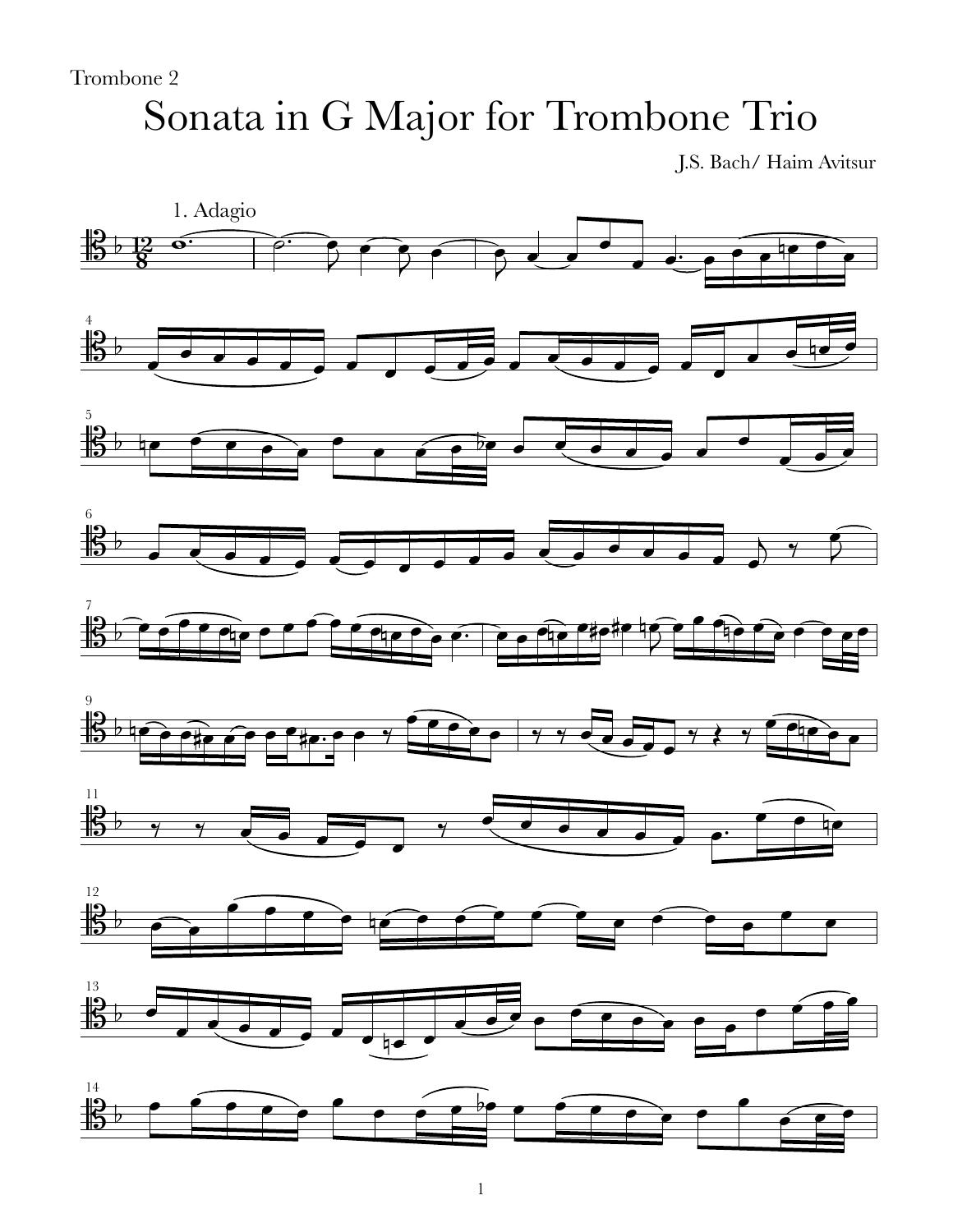

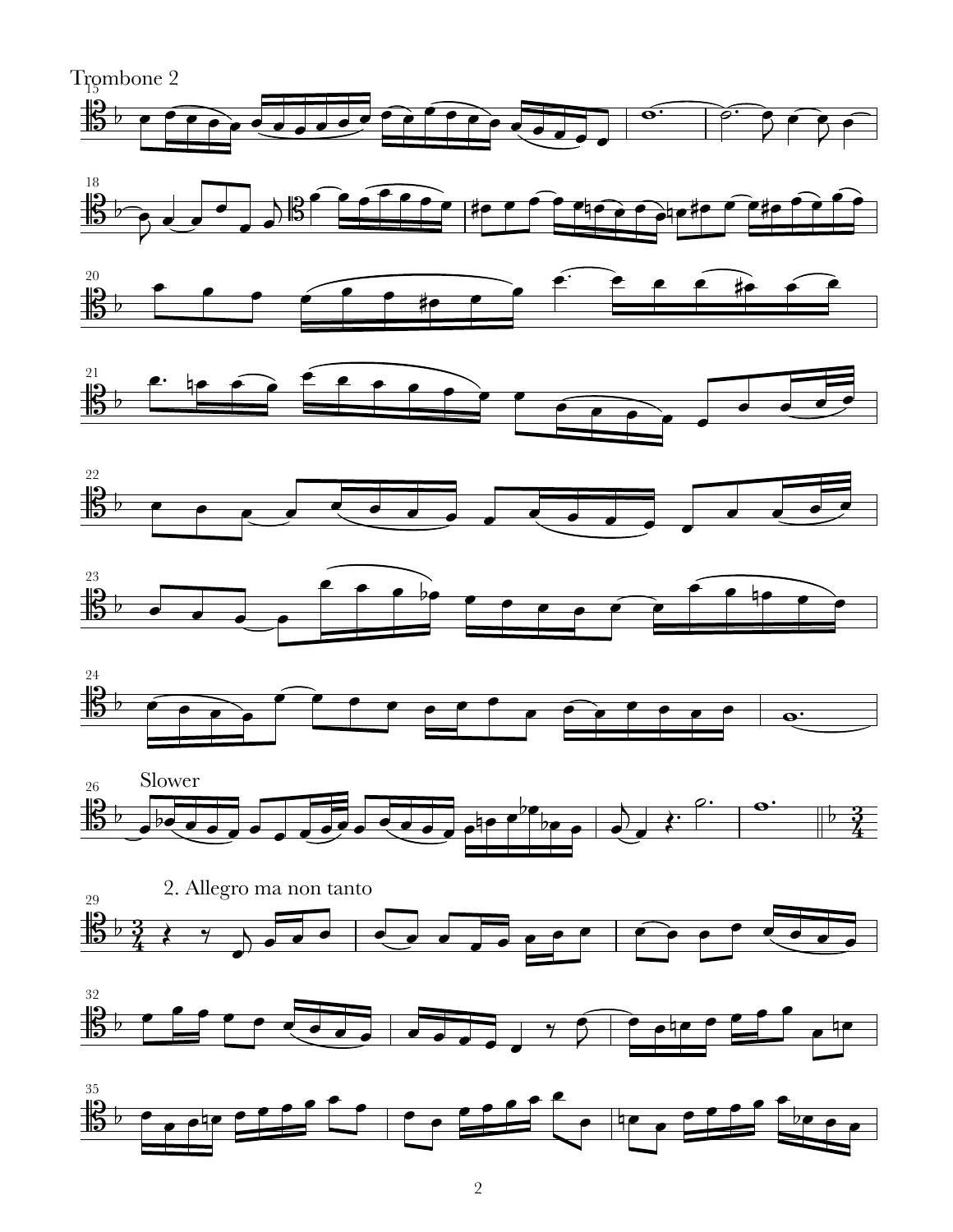



















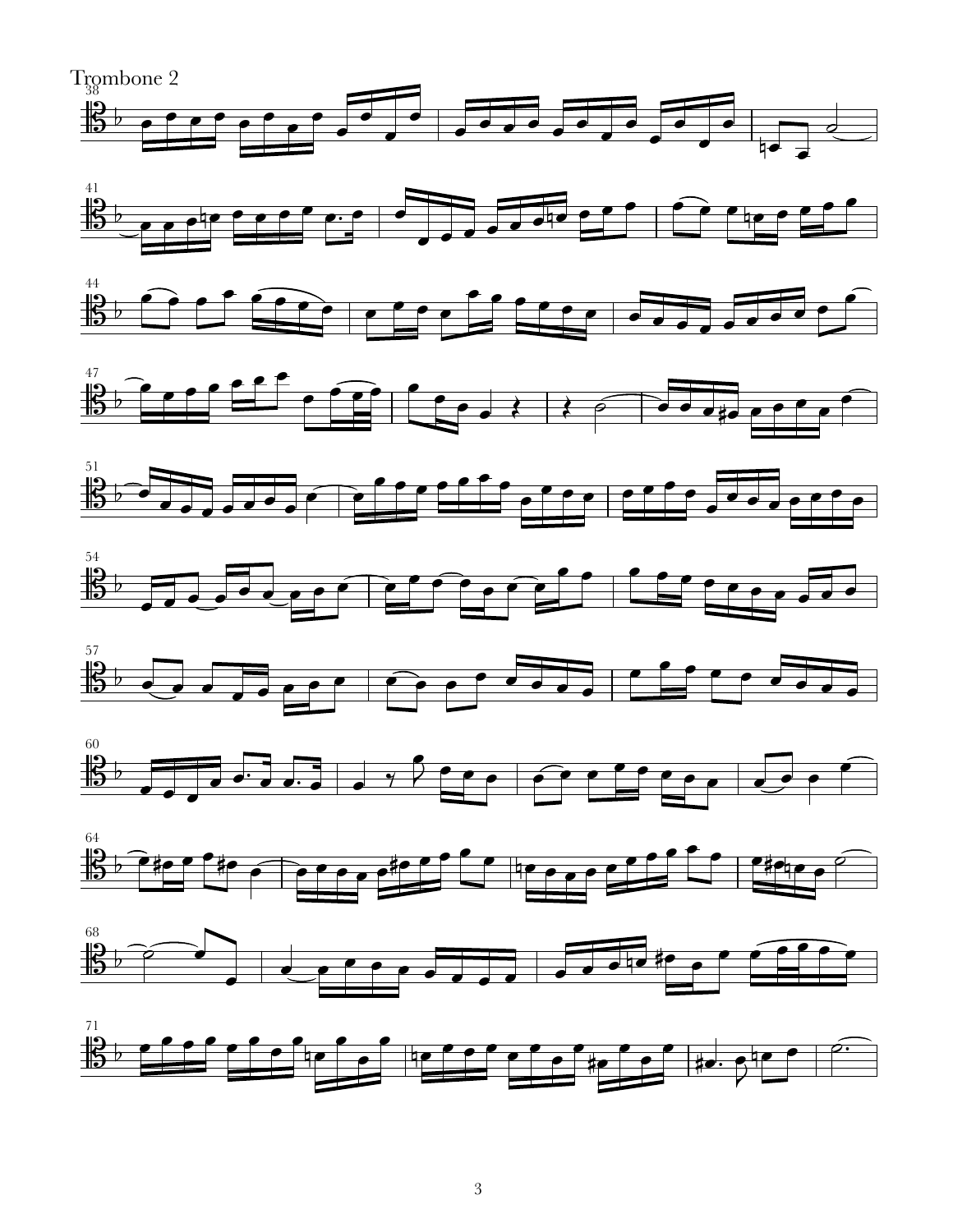



















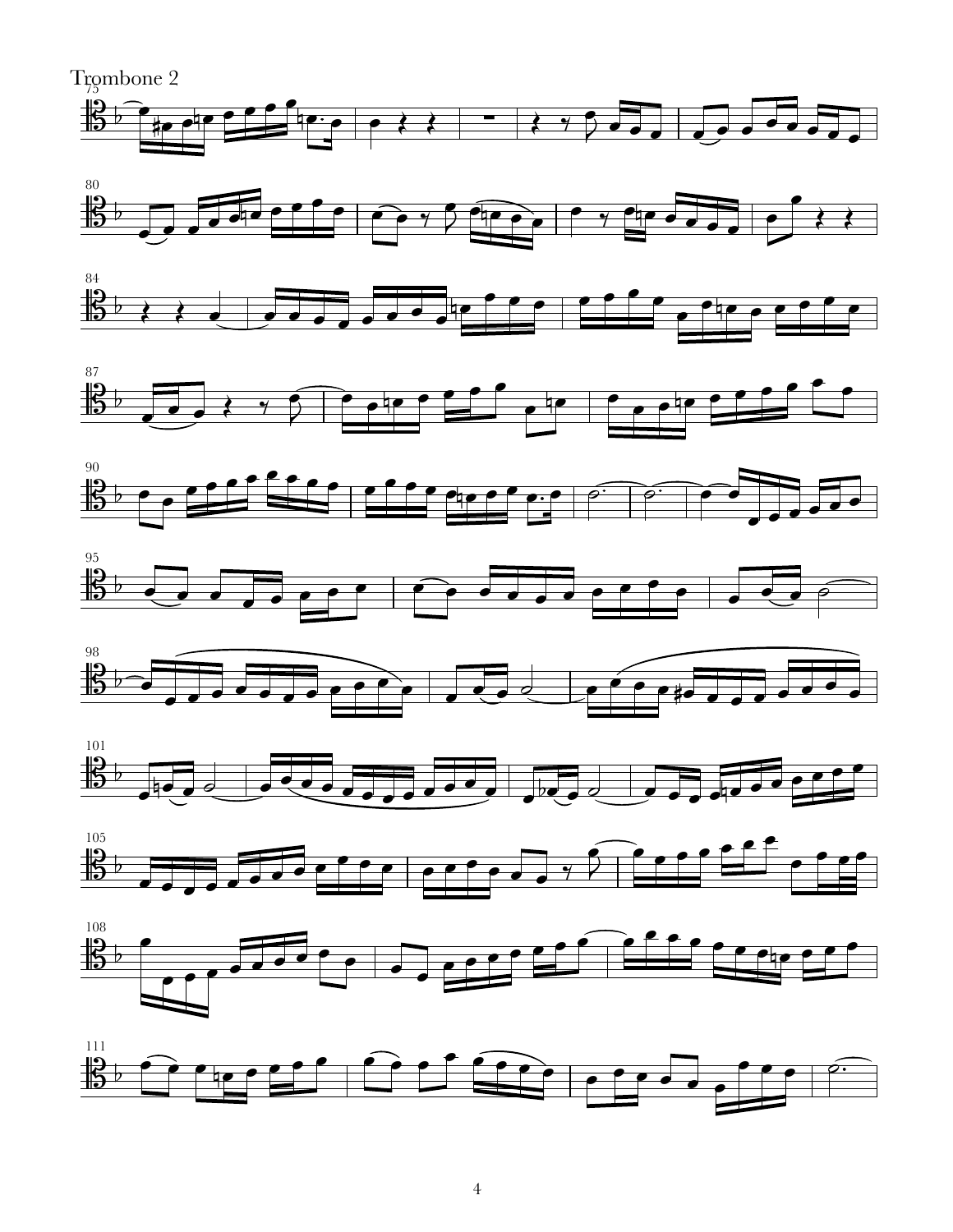



















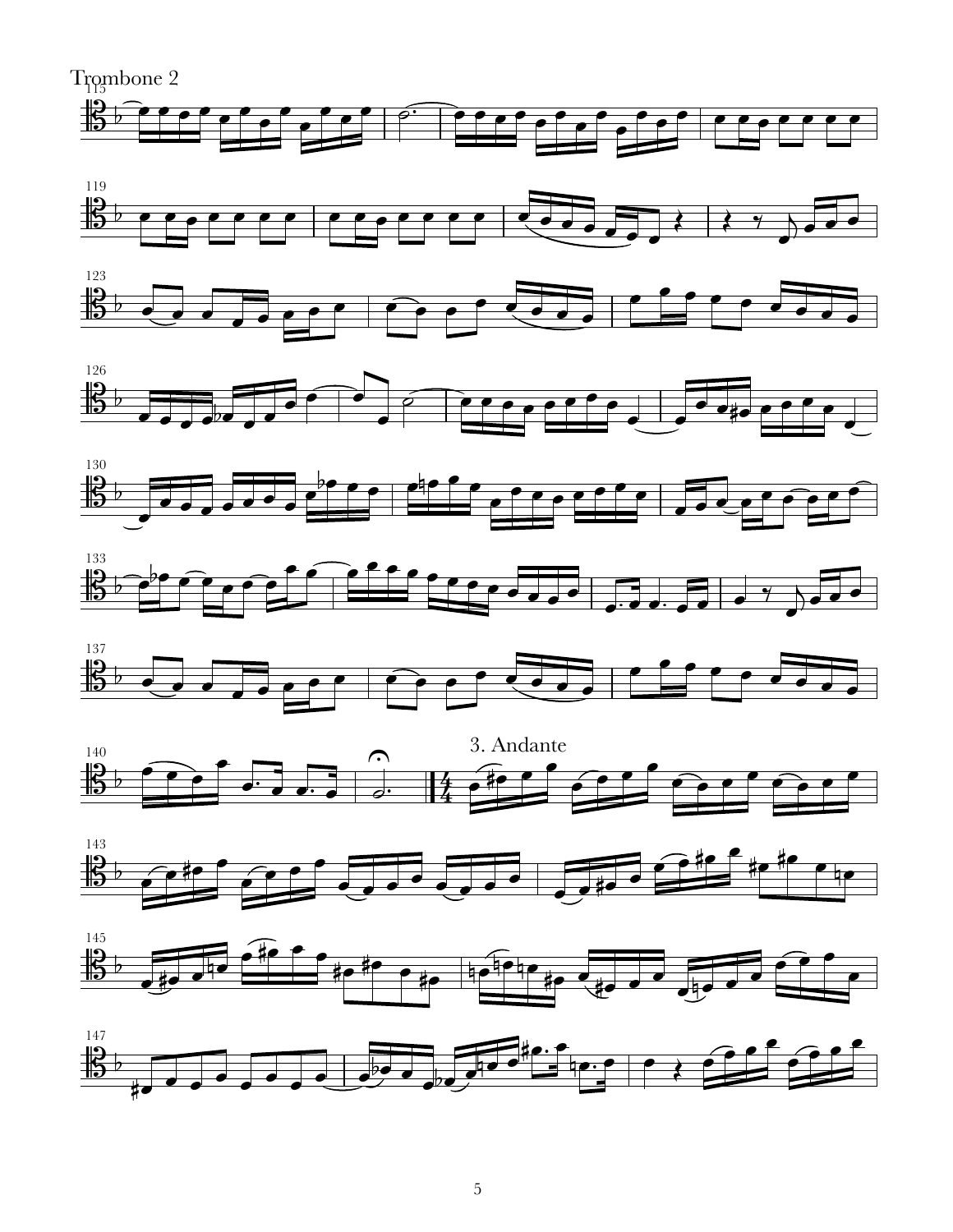



















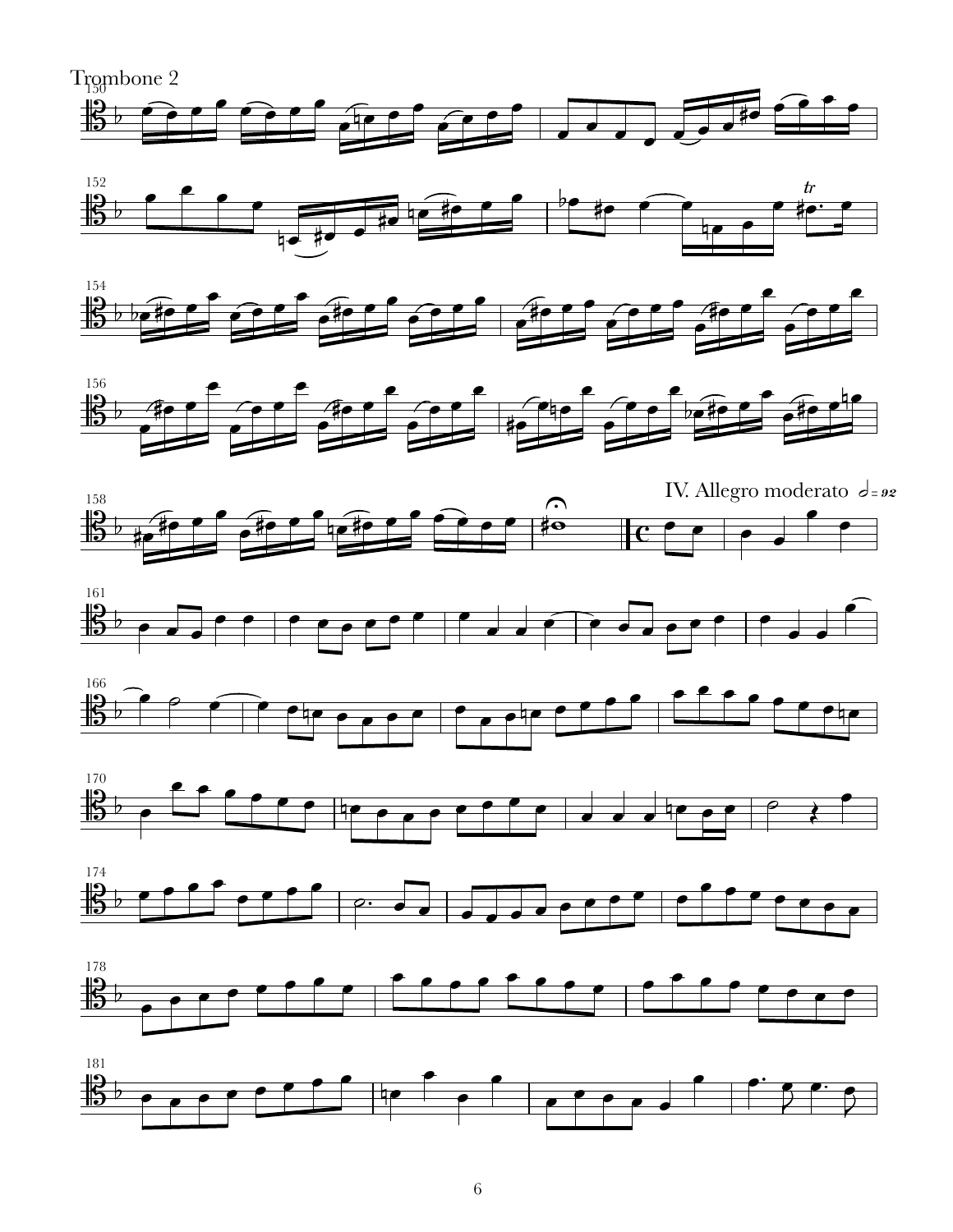



















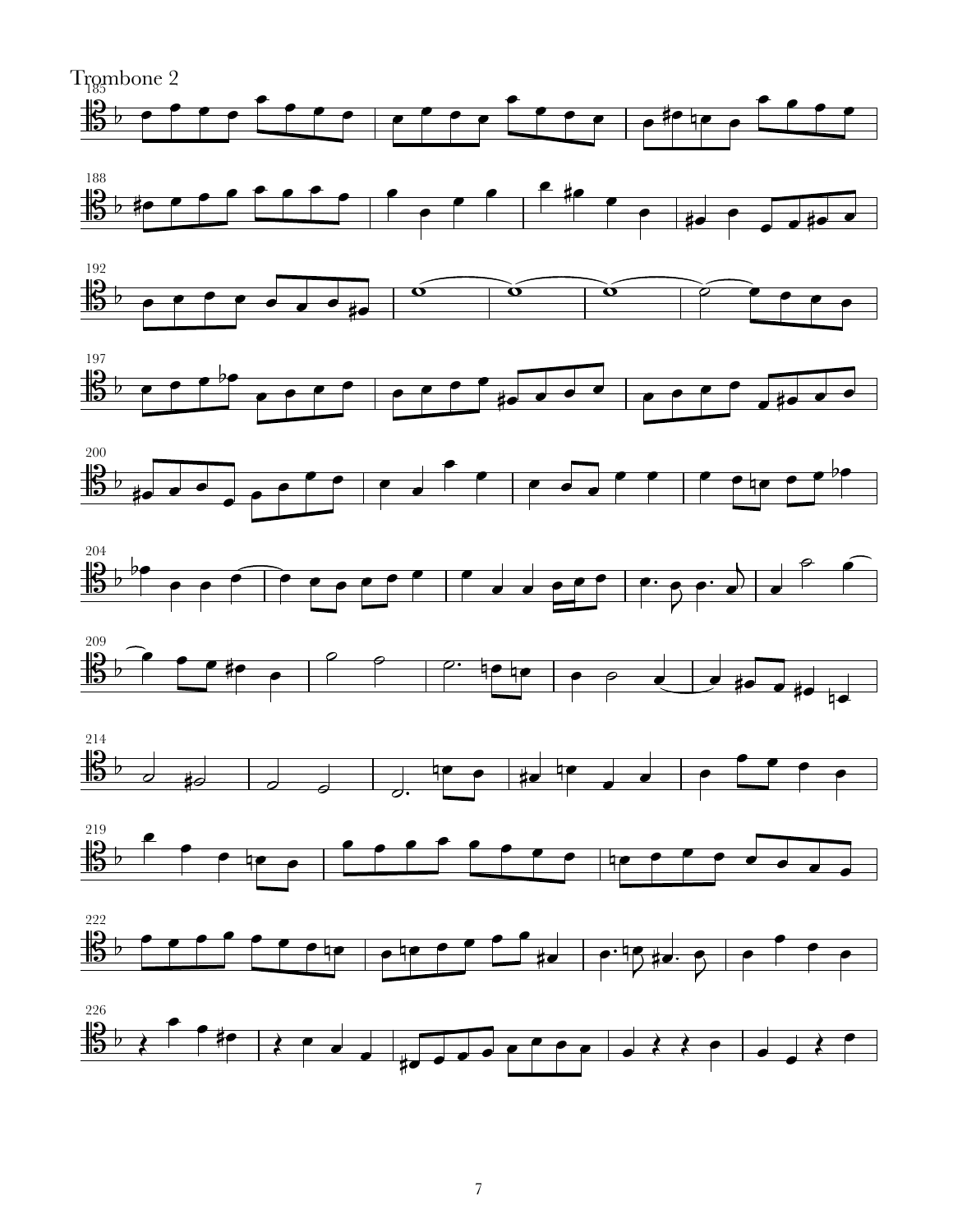

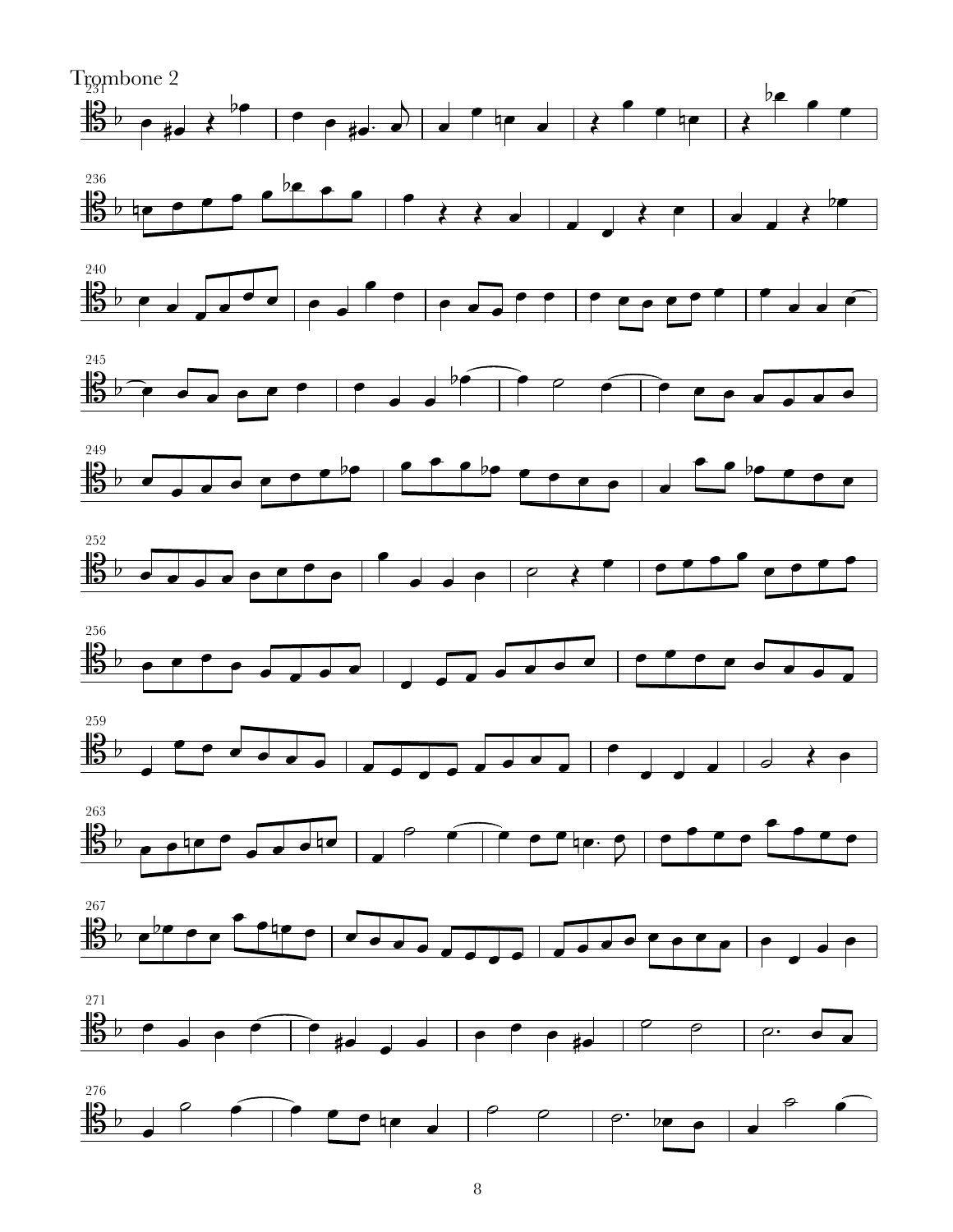







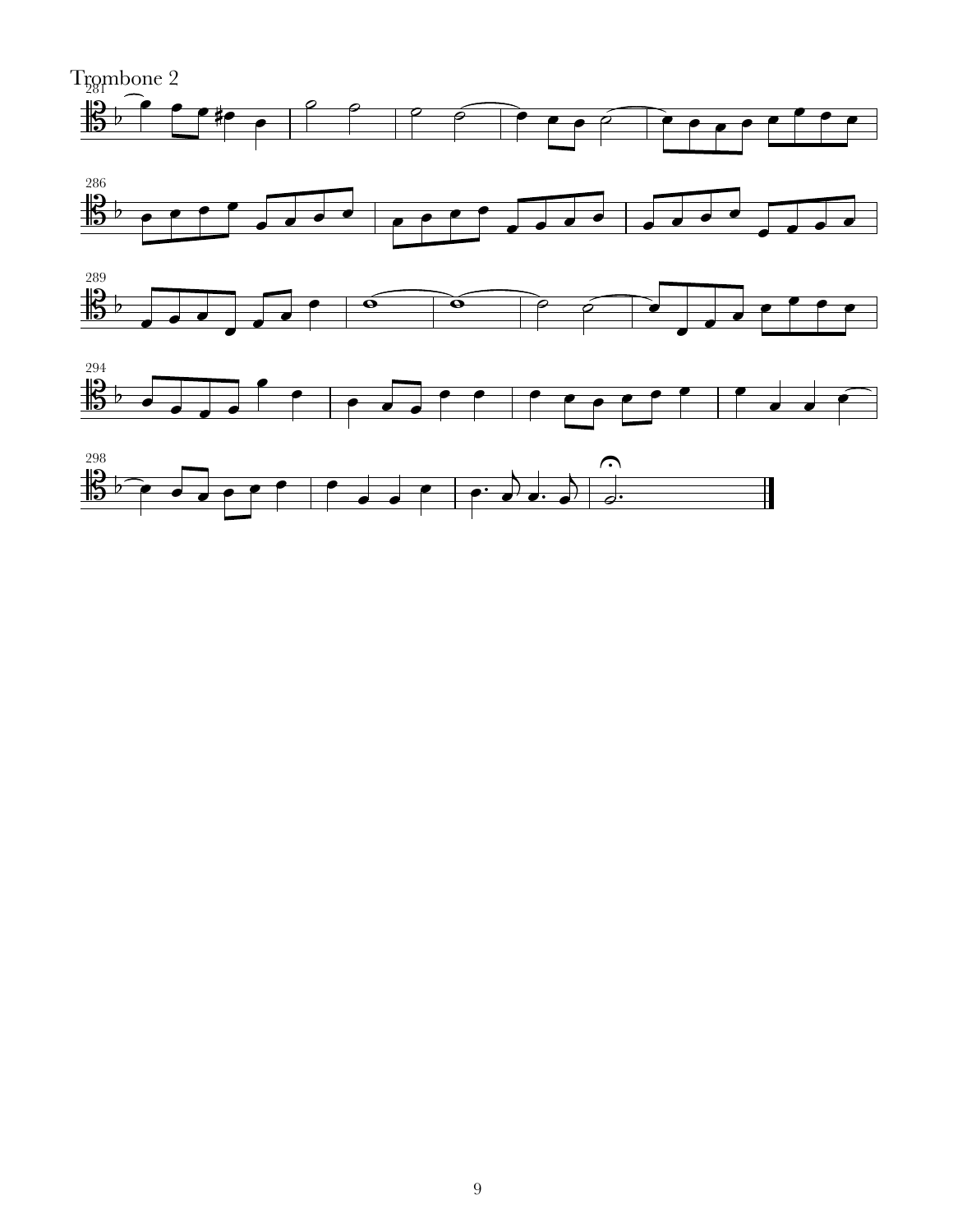**Bass Trombone** 

Sonata in G Major for Trombone Trio

J.S. Bach/ Haim Avitsur

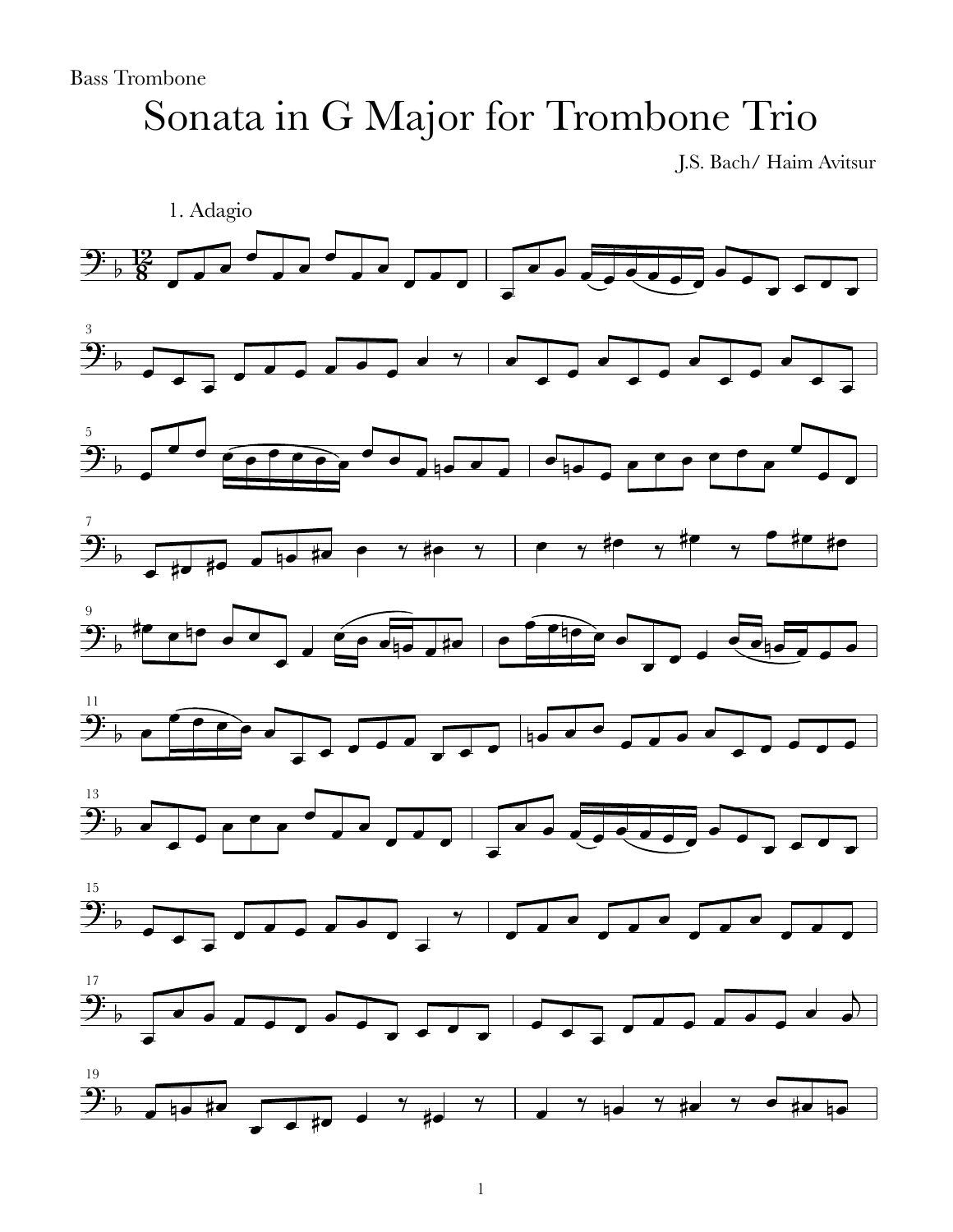



















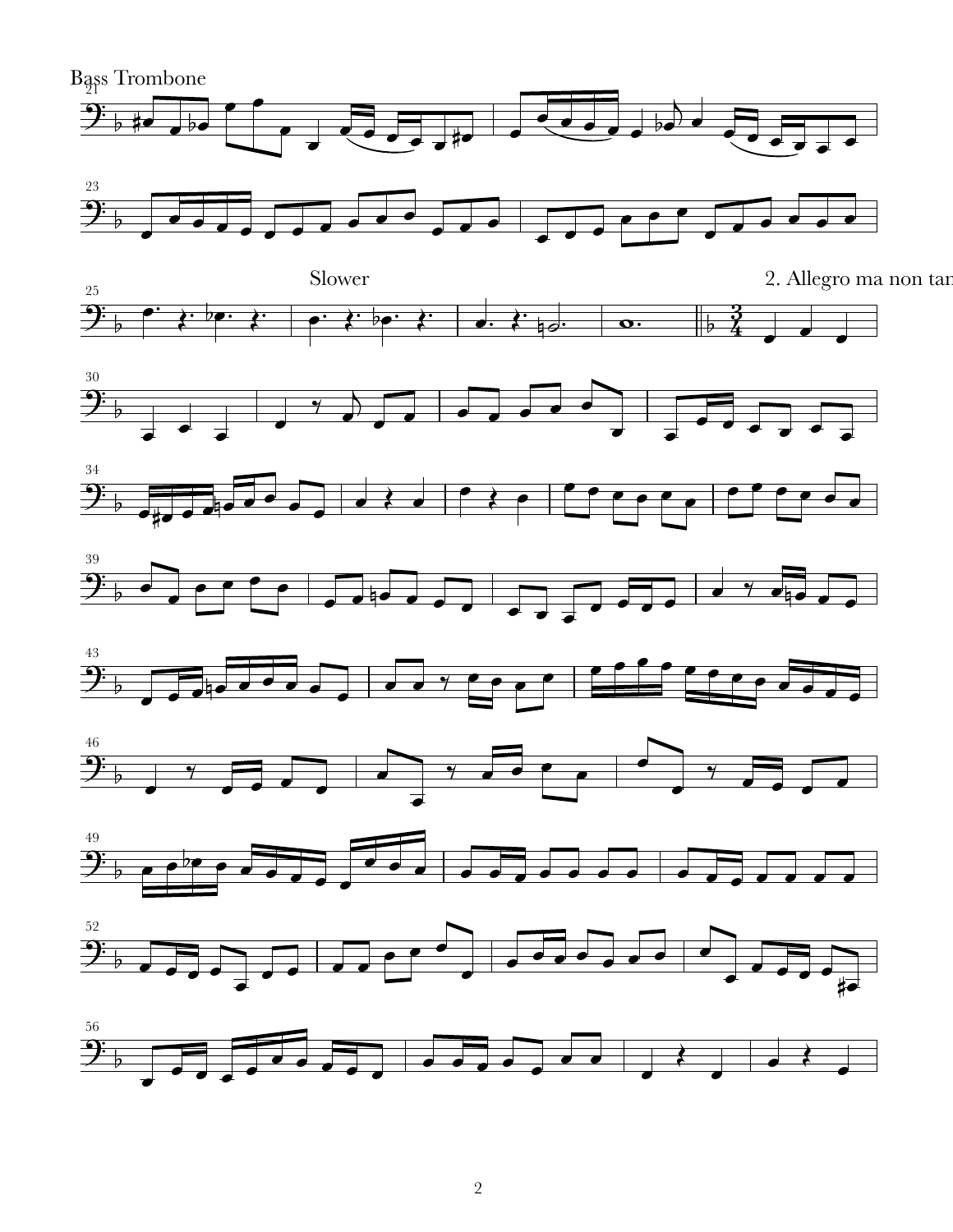



















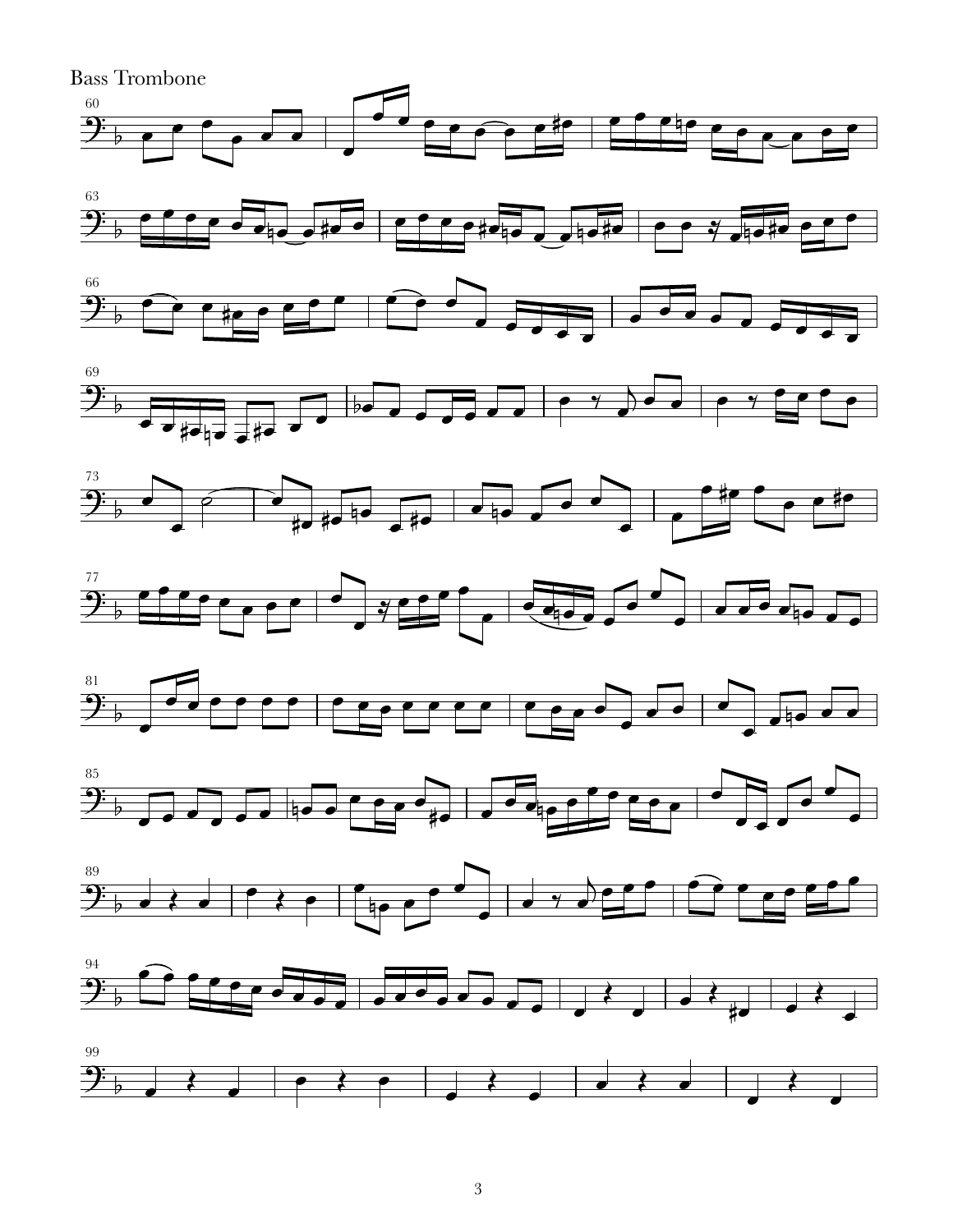



















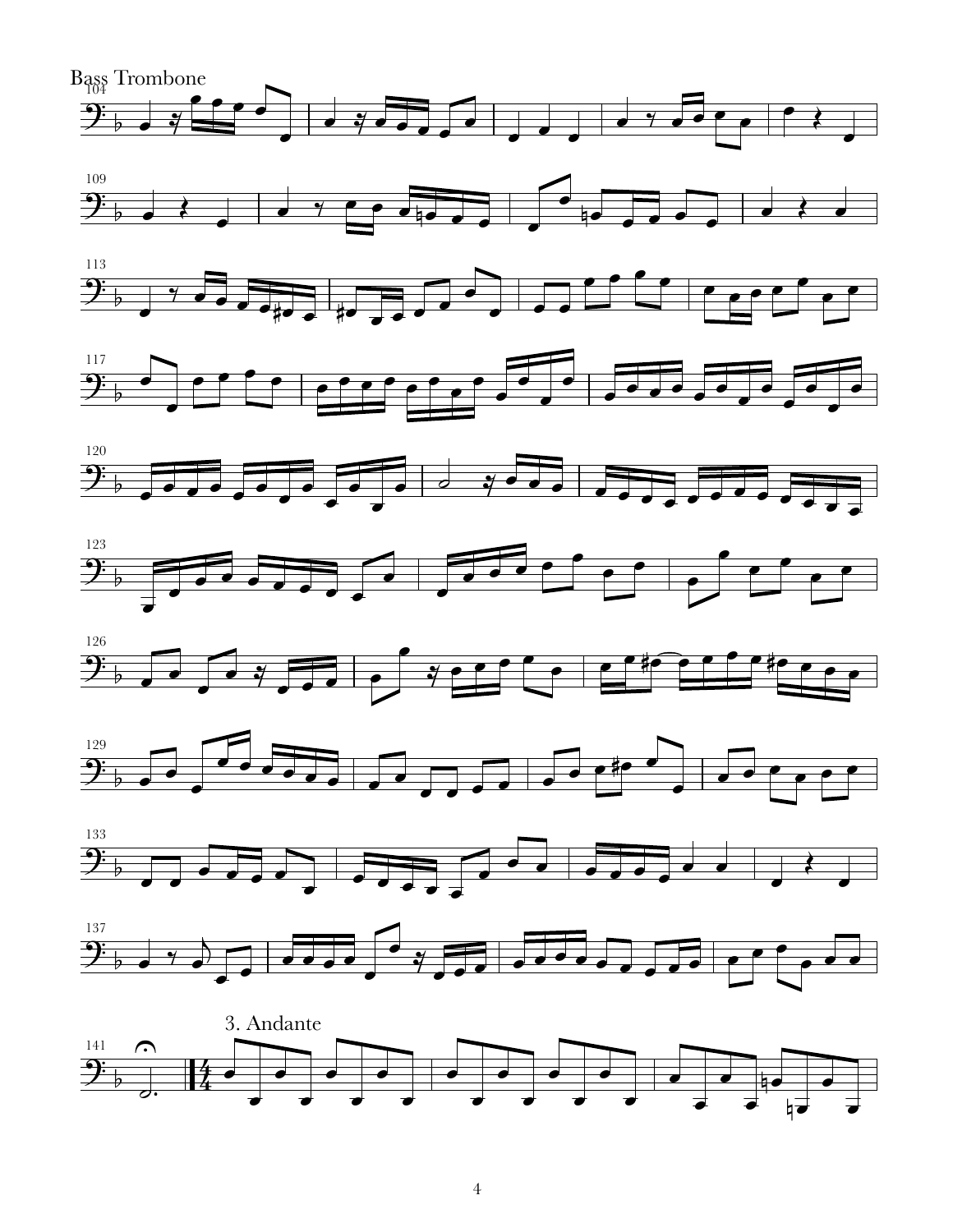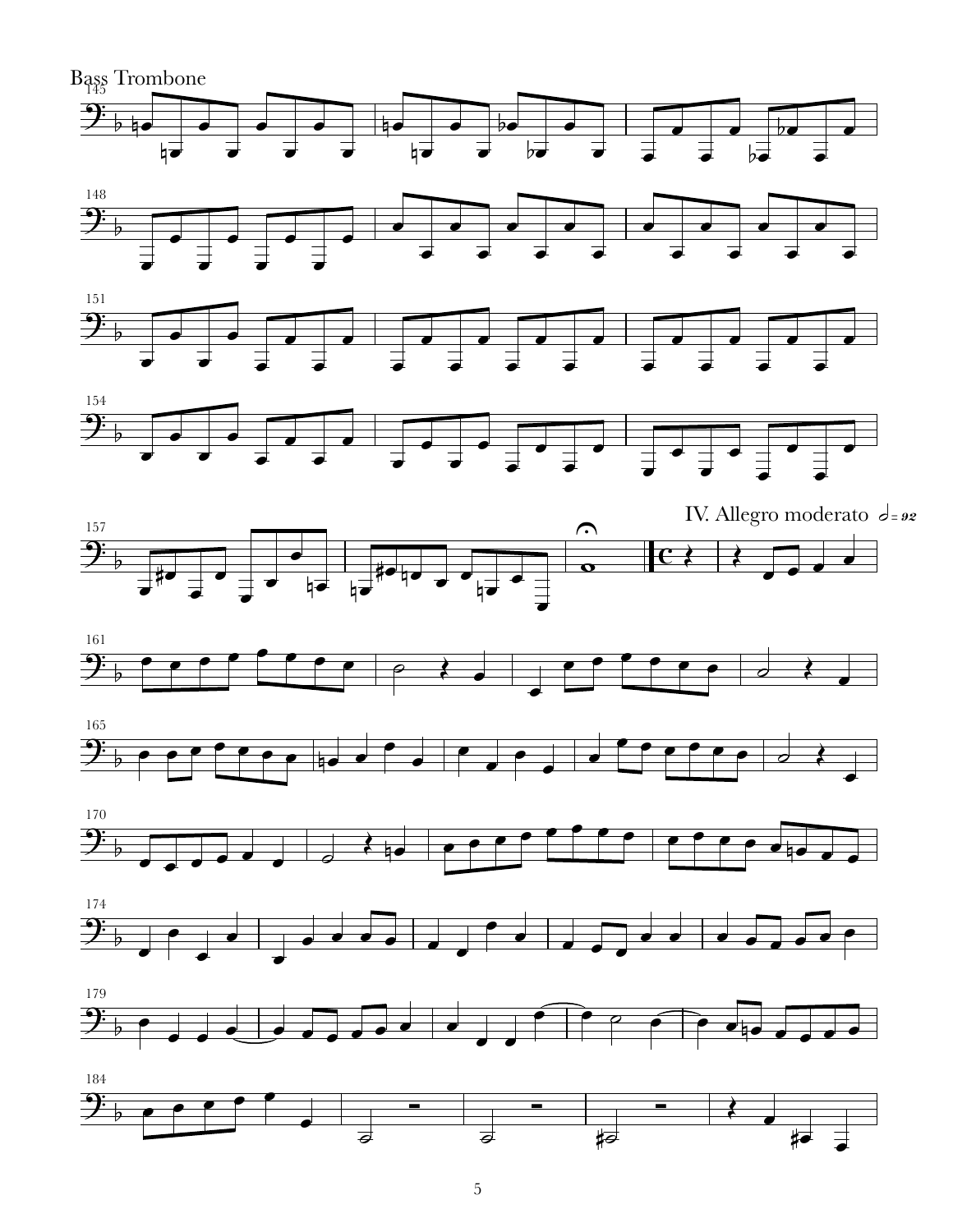

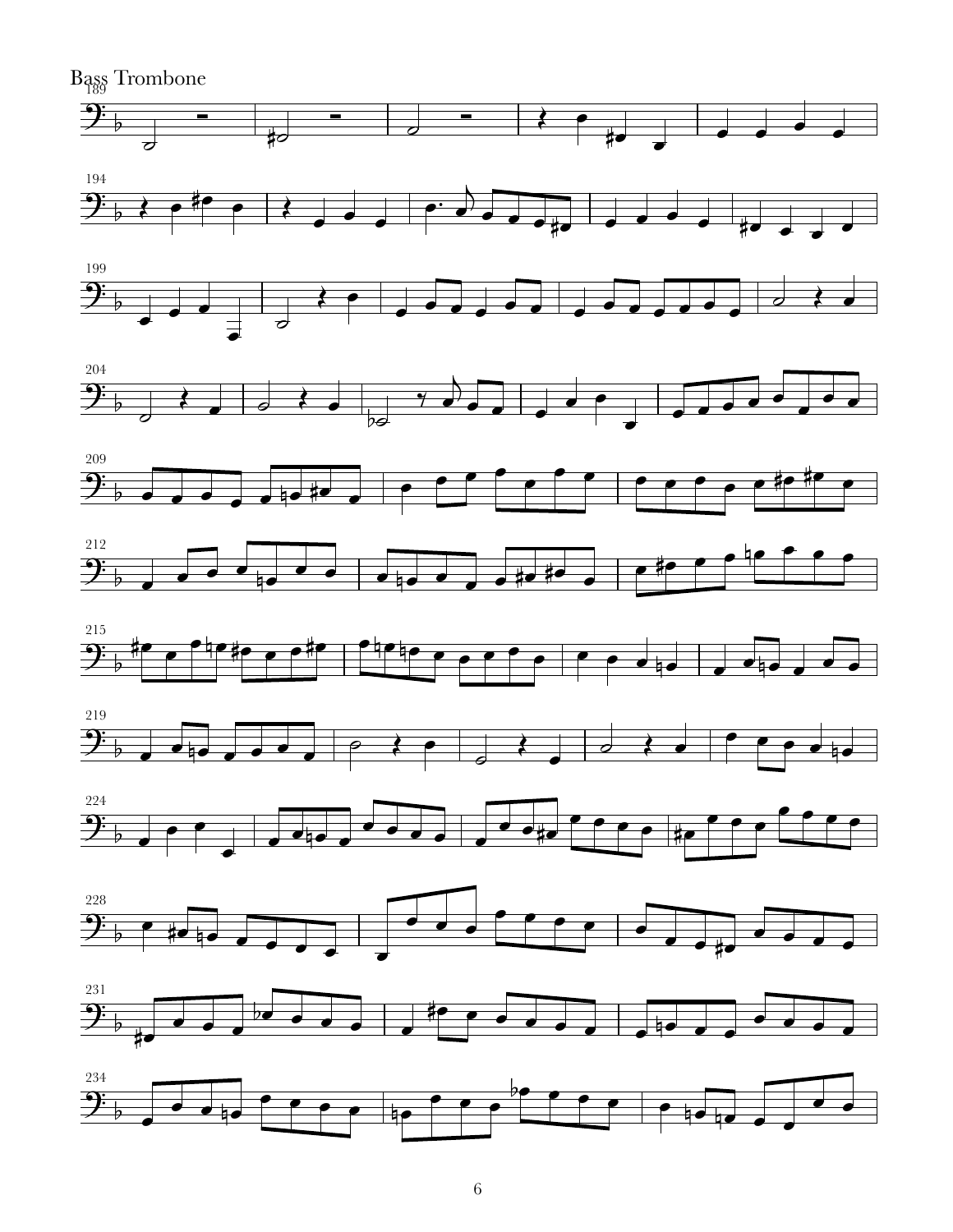